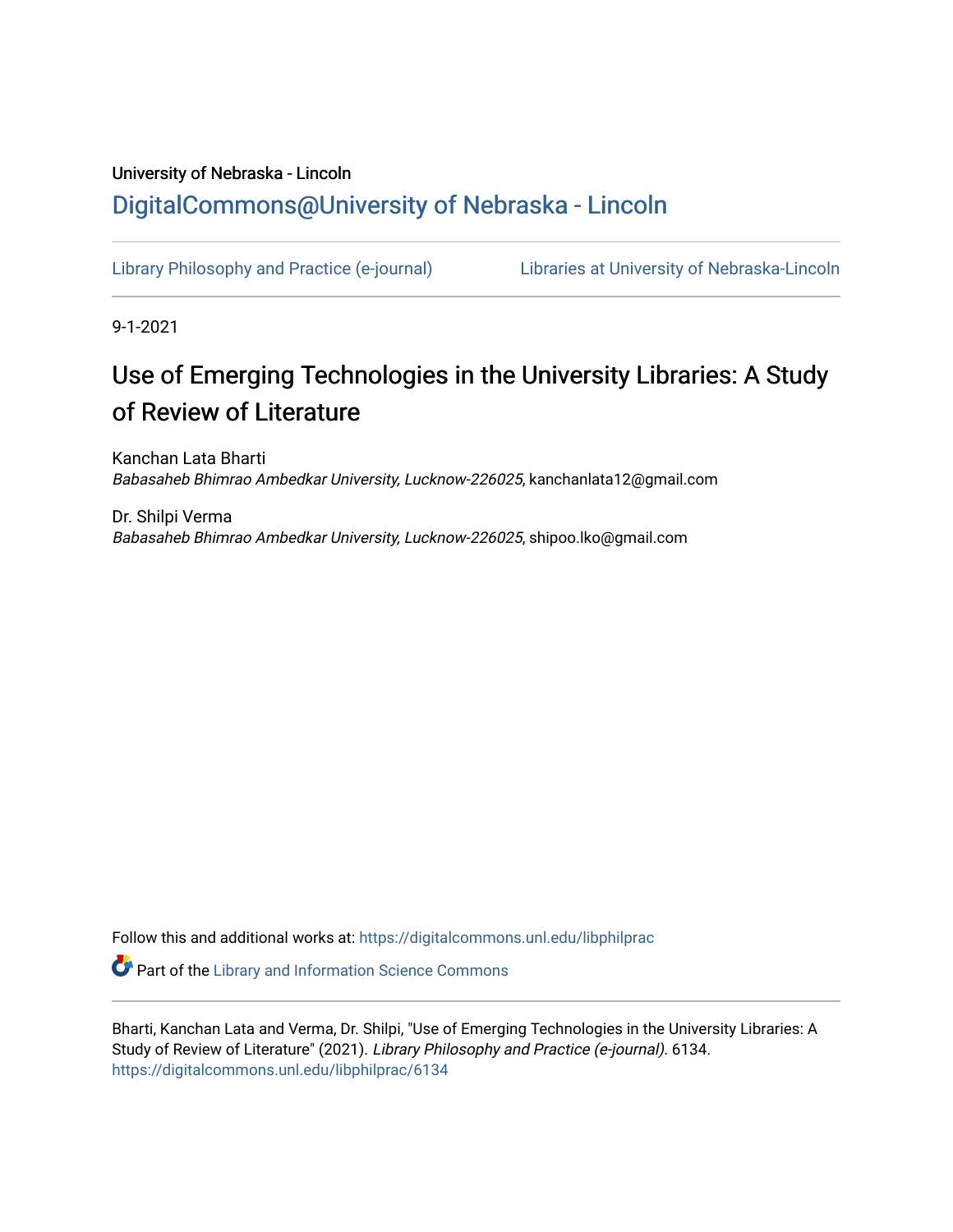## **Use of Emerging Technologies in the University Libraries: A Study of Review of Literature**

### **Kanchan Lata Bharti**

Research Scholar Department of Library and Information Science, Babasaheb Bhimrao Ambedkar University, Lucknow-226025 [kanchanlata12@gmail.com](mailto:kanchanlata12@gmail.com)

#### **Dr. Shilpi Verma**

Professor & Head Department of Library and Information Science, Babasaheb Bhimrao Ambedkar University, Lucknow-226025 [shipoo.lko@gmail.com](mailto:shipoo.lko@gmail.com)

### **Abstract:**

The main aim of the study is to review the literature related to the use of emerging technologies by university libraries. The primary objective of the study was to examine the core literature related to emerging technologies used in the university libraries and to find out the changing role of the university librarians in these technologically equipped modern libraries. The study also focuses on the attitude of library professionals towards this modern environment. The findings of the study are based upon four themes, they are: "status of emerging technologies in the university libraries", "attitude of librarians towards the emerging technologies", "technological compatibility among the professionals of the libraries" and "barriers in the implementation of emerging technologies". Nevertheless, if there have been many researches performed at university libraries on emerging technologies, this study is primarily aimed at improving understanding of these expanding technologies by the library and information sciences profession.

*Keywords: Emerging technologies, Technology in libraries, University libraries, Modern technologies, University librarians, Library professionals.*

### **1. Introduction:**

Technology today plays a major role in every aspect of life. It has revolutionized the world by its massive impact on individuals, organizations, governments bodies, etc. Libraries, similarly, have transfigured themselves from time to time in providing the best possible service/products to their users. Academic libraries mostly show an immense impact of technological advancements. Web-based services, implementation of new technologies have greatly pampered the users. Technology often is constantly linked to getting concrete outcomes, eliminating some challenges, doing some operations using amazing skills (Lan and Young, 1996). Nevertheless, it becomes the duty of academic librarians to identify and understand these technologies to match their libraries with the expectation of their users, thereby developing required technological skills.

While technology trends are rising exponentially, it is obvious that librarians may not be able to incorporate every single trend in their libraries. Therefore, they must choose the technology in such a way that will help them in a long run keeping in mind the information priorities of their users. However, the academic library should be the primary centre where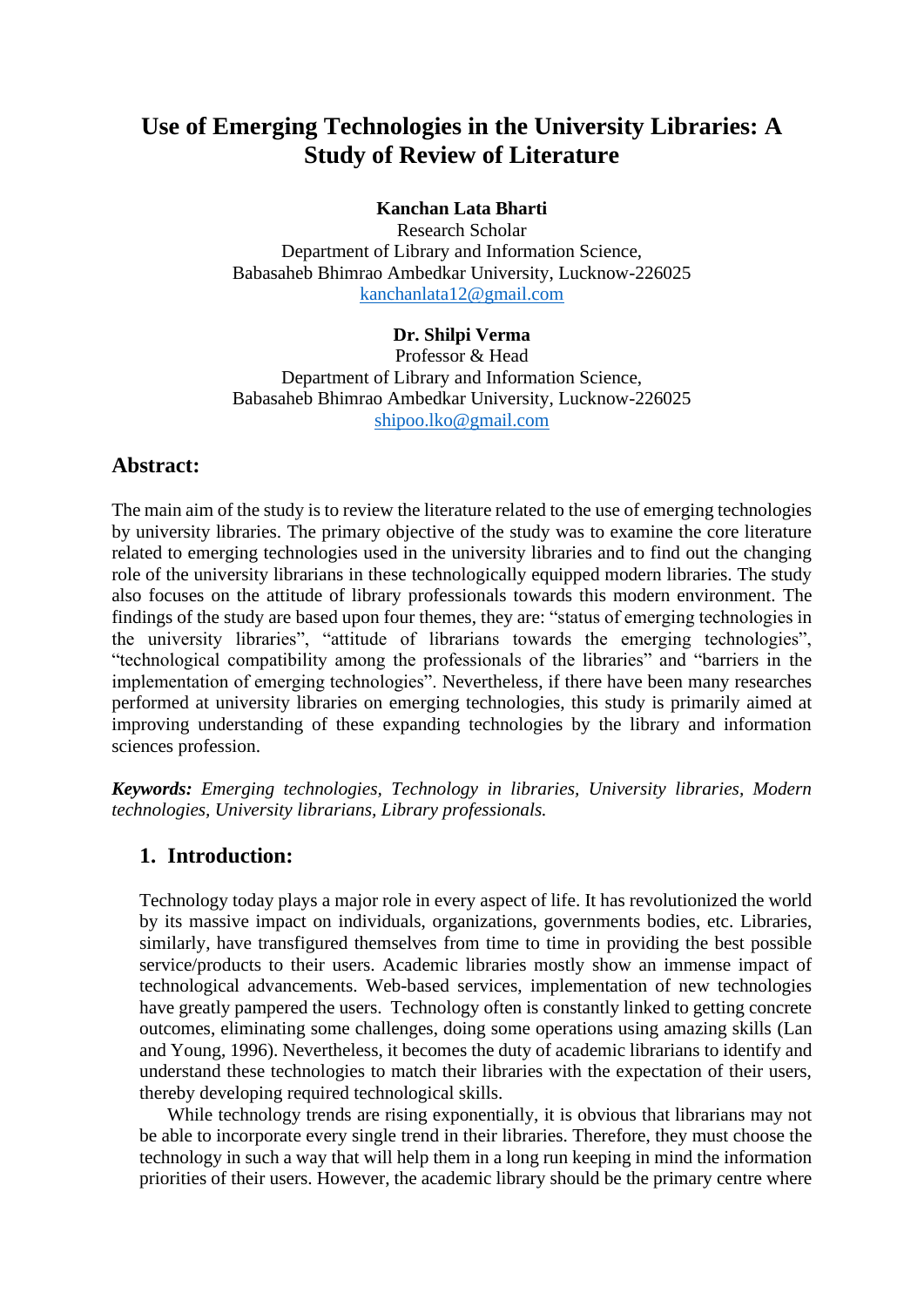these technologies should be experienced practically or in the form of a document, to remain at the forefront of technology in a higher learning institution. The aim of this study is to investigate several developing library technologies that are beneficial and advantageous to university libraries.

### **2. Review of Literature:**

**Lubanga and Mumba (2021)** the field of research and development, creativity and innovation of the library are major points in a technologically driven world and are vital aspects of restructuring library services and products for efficient service delivery and optimum client experience. This study examined the importance of research and development, creativity, and innovation at the University of Livingstonia (UNILIA) library in the 21st century.

**Saibakumo (2021)** the long-term survival and support of academic libraries in the technological society depends on the expansion and upgrading of information services. In academic libraries, technological developments have pushed libraries to take allembracing, user-friendly, and technology-driven methods to delivery. This apparent gap appears to be filled by new technology. The study highlights the degree to which new technologies are understood, adopted, favoured and ready to be included in academic library operations in Nigeria.

**Chingath (2020)** expressed the main objectives of his study, which is to demonstrate the integration and seamless functioning of technology in libraries. Whereas, the author also covered major technology developments such as Robotics, Drones, Blockchain, Big Data and Mobile Apps as well as their use and application in libraries. However, the fields and services of the library for which the technology may apply were also selected and discussed based on a cumulative examination of the available literature and further research by the author.

**Funmilayo and Ayo (2020)** attempt to determine the worldwide trends as well as a new library and IT technologies, so that readers may focus on them in particular for efficient library services. Moreover, the emerging technologies in library and IT services have led to the occurrence of several changes, as well as social expectations of librarians and information professionals.

**Moruf and Dangani (2020)** As information technology is becoming increasingly pertinent to academic institutions, librarians and other IT professionals need to master the technology which can be used in academic institutions, as developing digital expertise are fundamental in all academic curriculums. Their study not only discusses the rising trend in library technology particularly in academic libraries but also examines the need to reflect and refocus on how technological developments are influencing their services further.

**Acharya, Hiremath and Lalasangi (2019)** highlight the percentage of progress in the cutting-edge library. Then there are many modifications to the library and data benefits, as well as to the tasks and wishes of the library specialists to meet the customer data request in this period, according to the current advanced situation. Due to the ICT Impact, Digitization and library modernisation, another viewpoint has emerged in the field of LIS. It is recognised that computerised innovation in every sector and circle of life has created room for itself.

**Ajie (2019)** in his research paper discussed how Nigerian information professionals are progressing in this period of globalisation, as well as the types of opportunities and challenges faced by them. Libraries have both opportunities and threats in today's rapidly changing information society. Many changes have occurred in the way data is identified, acquired, processed, and communicated to library patrons as a result of information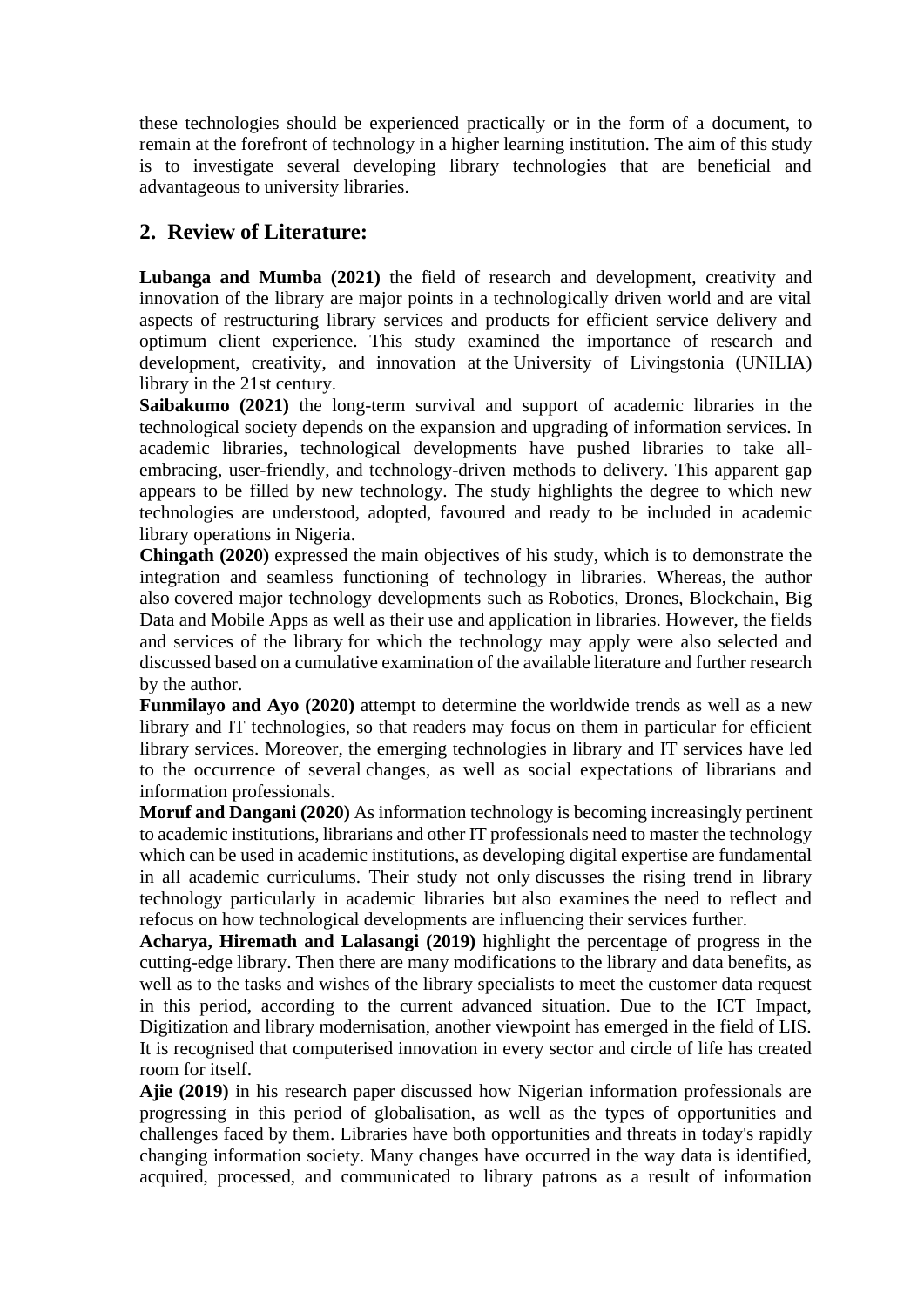technology. New paradigm transformations are emerging in libraries and information centres. The transition of information sources and systems from paper to electronic medium is one of these transformations. Information requirements of a demanding patron are complex. The cost and quality of information have both increased. Because library patrons come from all areas of life, they demand equally various forms of information.

**Chukwueke and Onuoha (2019)** concluded that because of the many advantages it has to provide, ICT applications in libraries are of great relevance. The benefits include improved library services efficacy and efficiency, reduced access to information time, location and recovery time, conserving physical space for the library and so forth. In addition, several academic libraries are still not yet completely using these ICTs in their services despite their many benefits.

**Llewellyn (2019)** identifies innovative features of digital education, collaboration and cocreation in academic libraries, student experience and the design of learning spaces suitable for modern pedagogy have been found by the literature research. However, the author also examines the changing character of the academic library and the function of academic library professionals in the context of a broader transformation in society and higher education.

**Shashikumara and et. al. (2019)** the authors make an effort to understand the developing trends in technologies to benefit the libraries and library professionals. Future changes in the technology of libraries have full influence on the country in terms of economic, educational, social, environmental, political and population intelligence. Their study examines the main technological developments highlighted by ALA. Current technology is helping libraries and library professionals improve their quality of services and products. Knowledge of these techniques is more necessary for library professionals in order to introduce and accept the most recent trends in libraries. In the recent decade, since the latest technologies have been introduced into library systems the advancement in technology has provided numerous library solutions. Library 1.0; Library 2.0; Library 3.0 has transformed libraries dramatically from traditional library services to new ones. The developments in technology in Library 4.0 provide a blueprint for future libraries and their user services.

**Abubakar and Attahir (2018)** emphasised library creativity and innovations, the competencies which creative and innovative librarians require in academic libraries to offer services, and the unique and new services rendered in academic libraries. Further, they also discussed the major hurdles in designing and providing new services in the academic library thereby providing answers to them. However, they also tried to explain the abilities required to be attained by the 21st-century librarians to provide the best possible services in library and information science particularly, in academic libraries.

**Boruah (2018)** mentioned in his research paper that the main purpose of the research was to examine the numerous challenges with higher education in northeast India, as well as to investigate the region's future educational possibilities. The research report also makes recommendations for improving the quality of higher education in north-eastern India. Higher educational institutions in India, particularly in the northeast, have encountered numerous challenges. Furthermore, each year, a large number of students from North East India attend universities and colleges in Delhi, Calcutta, and Bangalore, among other cities, to pursue education in a variety of professions.

**Enweani (2018)** explained in his study the various possible difficulties occurring in maintaining university libraries in today's digital age. The article employs a mix of desk research and interview sessions in its analysis. And detailed literature research and content analysis were used to draw conclusions. The changing library environment, the necessity for good university library management in the digital era, and the main themes in the article were all highlighted. The study concludes that university libraries face a lot of management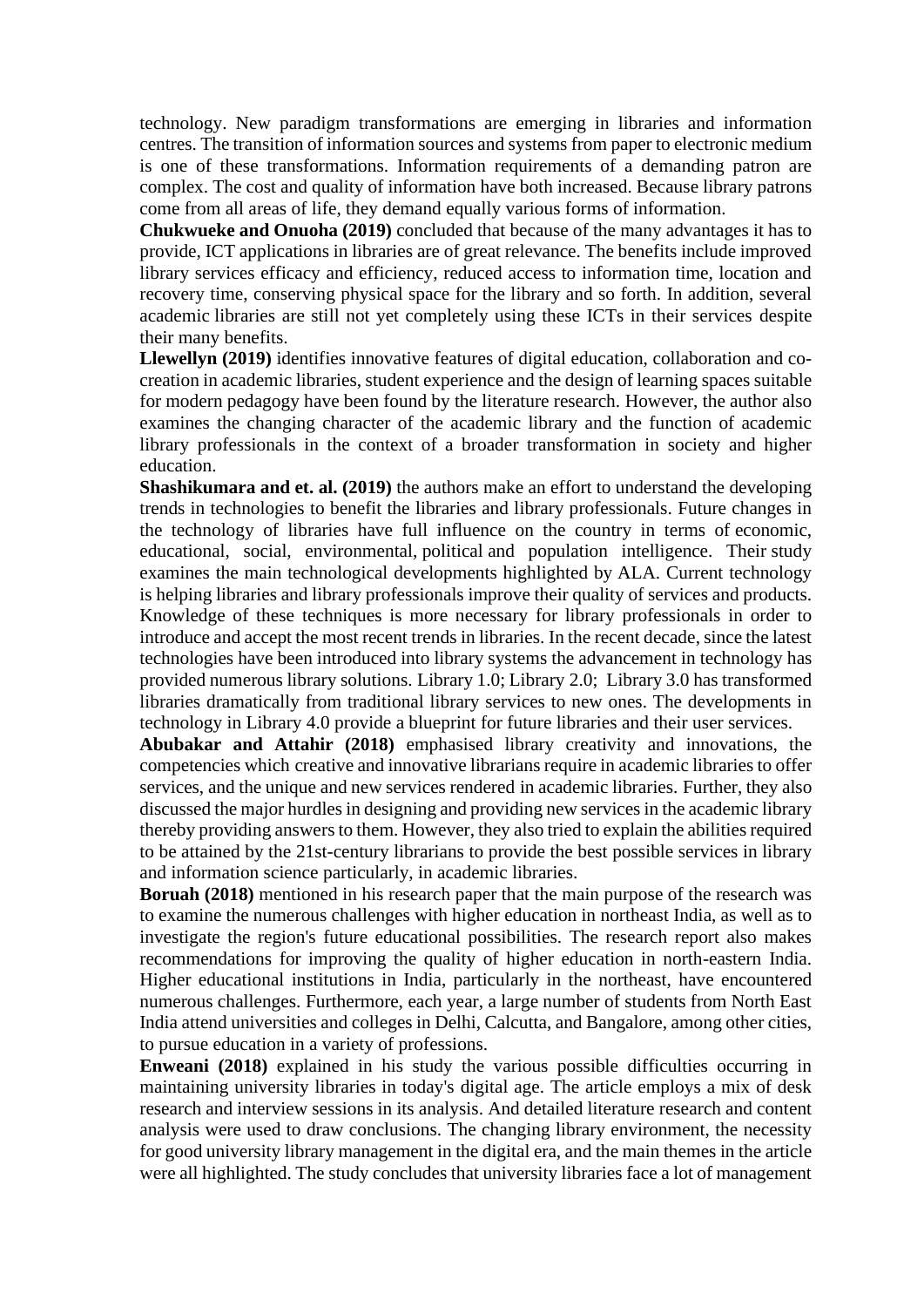issues and that there is a pressing need for university library administration to adopt practical and inventive initiatives to solve these issues. Only then, can university library management in the digital world produce the intended results? For this study, the researcher used a survey method with a questionnaire as the primary data collection tool. However, the researcher also conducted an interview of the respondents in order to match the data collected through a questionnaire.

**Hussain and Jan (2018)** performed a survey research method through a google form on the awareness of web 2.0 tools. In their study, the primary focus of their research was to find out how much Web 2.0 technology is used in university libraries in Islamabad, Pakistan. According to the findings, young library professionals are more interested in web 2.0 technology activities. Social networking sites are more effective for marketing library services in Web 2.0 applications, therefore these technologies can be leveraged to give endusers the most recent and up-to-date information. Because this study only looked at the Islamabad region of Pakistan, further research might be done in the future to learn more about similar applications in Pakistani libraries. The study also justifies the use of web 2.0 technology in Islamabad's academic libraries, hence, it might be used as a guide for researchers in Pakistan in the future, and it could be proven when conducting research on Web 2.0 in its right context. The paper presents accurate and valid data on the same problem, which will be useful and defensible in the future by highlighting the same issue.

**Barathi, Loganathan and Rajan (2017)** explained in their paper how technology advancements have enhanced information management and library services. By offering an overview of the difficulties connected to integrating and using emerging technologies and innovative practices inside libraries, this paper fills a gap in the digital library project management literature. Technology that is still developing helps to identify, evaluate, and implement the use of existing and new technology in the management and services of libraries. Challenges arising from library services and management, as well as technological improvements, must be updated on a regular basis to keep up with the fastpaced world.

**Brown and et. al.** (2017) revealed in their study about the major goals which were to explain the implementation of a skills development initiative in Columbia University's Science & Engineering Libraries to increase the technology capabilities of participating librarians in response to changing instructional needs. The researchers also suggested that this integrated project strategy might presumably fit a wide range of library environments, giving other institutions a great opportunity to evaluate and redesign staff capabilities, regardless of their instructional focus. The Maker Movement's programmatic lens is used to a collaborative staff learning model in this case study. Burgeoning technological advancements force libraries to investigate unique techniques to expose staff to new technology capabilities; this case study applies the Maker Movement's programmatic view to a collaborative staff learning model.

**Cross and Tucci (2017)** discussed the development and implementation of the collection with the help of new technologies at The Carleton University Library. Due to the successful outcome of the pioneering initiatives of the library, the collection currently contains more than seventy pieces of electrical devices available on behalf of students so that they can borrow in order to assist their experiential learning. Community involvements, teacher participation, Outreach and Innovative projects for students have all benefited from the Emerging Technology Collection. A notable use of collection on the latest technology, continuous library staff education, and marketing of the collection of the library have all been positive outcomes for the Library. This successful initiative demonstrates the advantages of a shared space where various campus divisions may collaborate to design and provide a new service. Finally, this initiative highlights the importance of academic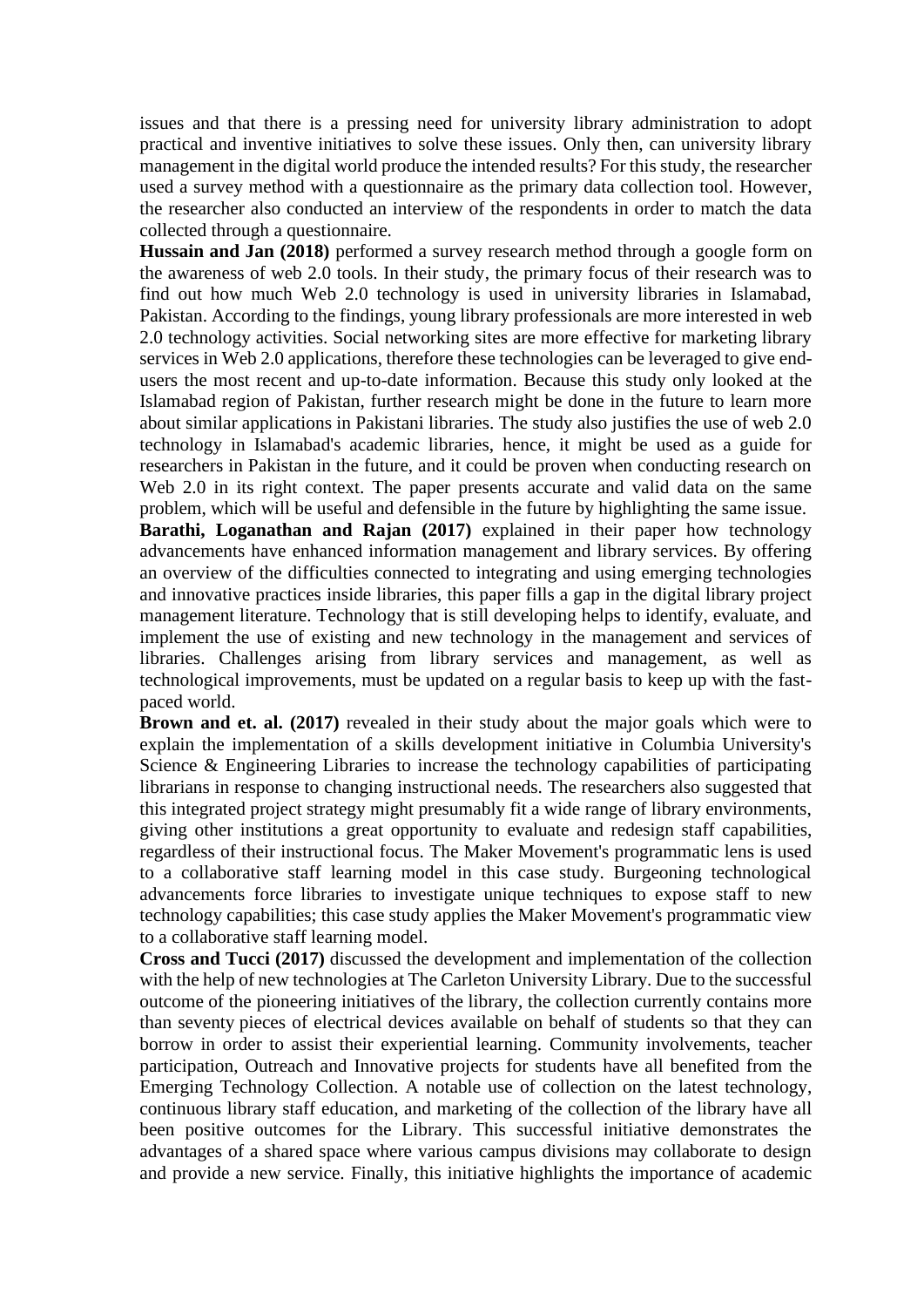libraries which are amenable to new advances thereby providing helpful facilities by demonstrating the worth of innovation. It might be difficult to integrate technology into the organisational culture of academic libraries, but it is achievable if the library administration strongly promotes innovative thoughts and services.

**Mwaniki (2017)** study intended to conceive the future of academic libraries in terms of emerging user requirements, new skills for staff and services provided. The literature of the study demonstrates the development of new technologies and their effects on professionals, library services and new user requirements. The debates on what library products and services will be in future libraries are gathered together in this article. He also examines upcoming research that investigates ways to enhance librarians' professional function. This is a conceptual literature study based on a broad variety of literature theoretically examining professional positions, the library collection, its services and the evolution of new technologies on the need of the user. The library will now provide the basis for the future function of the librarian, increasing user requirements and the effect of the provision of services. The development of the library systems and services supplied also influenced technological developments. In future, how advanced libraries are in the area or country, including Kenya, will rely largely on their developing function. This article provides the skills and services of future librarians with a flexible approach.

**Patel and Darbar (2017)** stated in their research the utilisation of ICT resources and services in the selected government grant-in-aid university libraries in Gujarat State. Over the previous 50 years, the world has experienced major developments; especially ICTs have caused a revolution in many areas. Their study also focuses on the availability of various ICT based services and facilities along with the problems faced while implementation of technological infrastructure. However, the study concluded that a significant number of the government grant-in-aid university libraries were efficiently using information and communication technology.

**Ratledge and Sproles (2017)** implementation and proliferation of library technology have changed system librarians' roles and responsibilities. 70 advertisements were reviewed by the authors for technology-driven librarians on the Job List of ALA in 2014. The announcements were investigated for emphasis areas and necessary expertise and experience. Three key areas of concentration were disclosed in the ads: conventional systems, digital efforts and online services. The technology librarians have expanded and incorporated more inside the library, rather than only focused on keeping library databases and ILSs alive. This study also provides insights into the increasing importance of technology librarians in today's library in the field of library and LIS programmes. However, the main focus of the study is to analyse the evolving role of the system librarian in modern, technology-rich libraries in technology-related advertising.

**Santosh (2017)** study offers helpful insights into how librarians in Indian libraries use Web2.0 tools. This research intends to examine the application in the Indian academic libraries of tools and technologies of Web 2.0. Data were obtained from 46 central university libraries in India by means of a standardised questionnaire. The results show a reasonable degree of consciousness and familiarity among library professionals with Web 2.0 tools and technology.

**Verma and Brahma (2017)** after an analysis of the websites of 10 Central North East India Universities, it has been shown, among the Central India University websites, that the Mizoram University's Web Impact Factor is 52.73 IWIF, 30.80 EWIF, and 83.54 SWIF.

**Beninghove (2016)** performed a study and expressed in his paper that his work was a qualitative, exploratory research study in which three case studies from three institutions in the Western and Midwestern United States were examined using Peter Senge's systems thinking conceptual framework. Interviews with ten participants were performed in order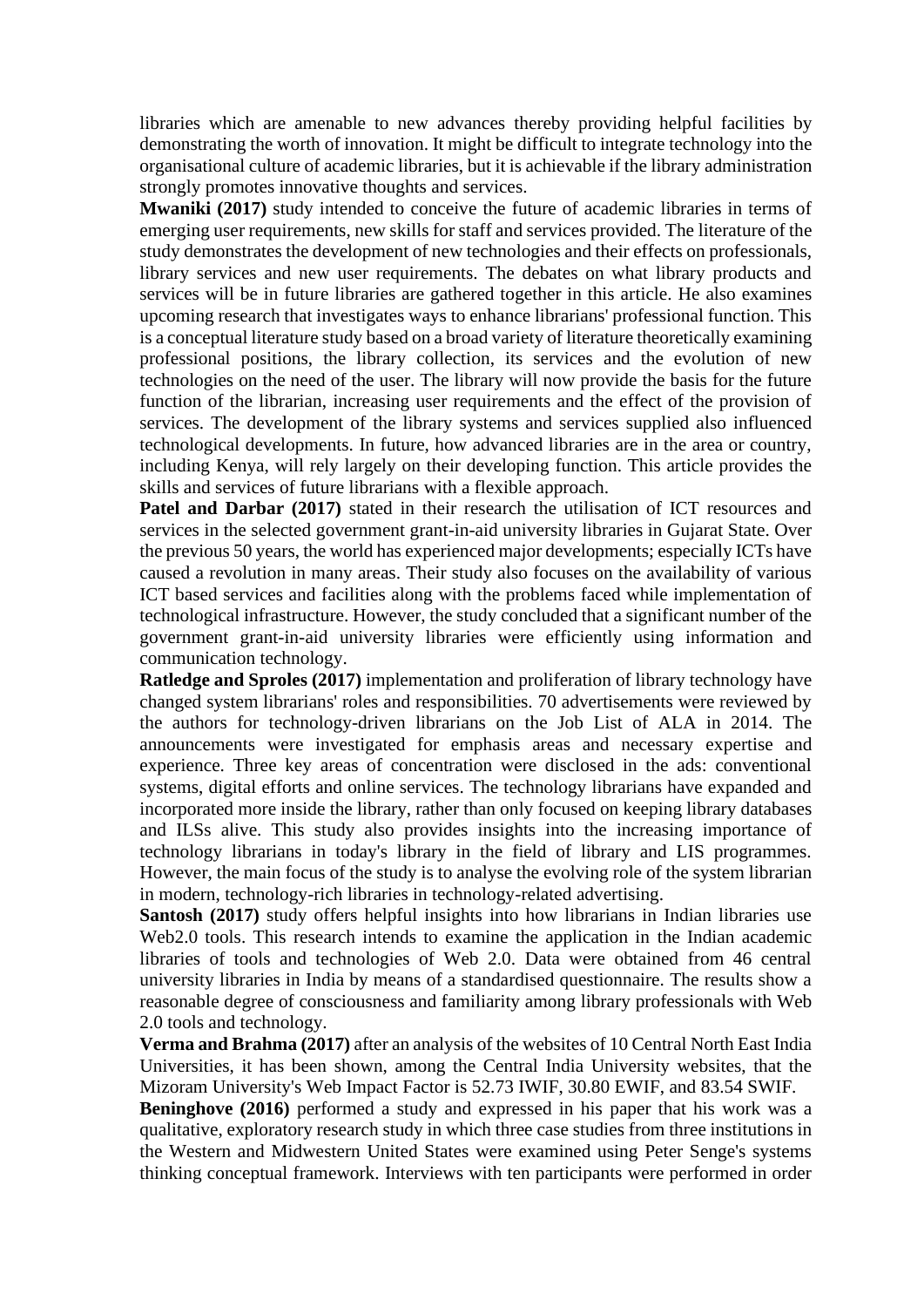to gain a better understanding of the drivers of innovation in academic libraries, as well as how the organisational structure of libraries contributes to the development of ideas. Constant comparative analysis techniques were used in order to code and understand the data. According to the researcher, the process of innovation plays a critical role in the deliberate design of library services, resources, and staffing.

**Makori and Mauti (2016)** This research was carried out in five higher education and learning institutions, with three public and two private university libraries participating. Although public universities in Kenya are well-funded and supported, the Commission for University Education is working to merge the two sectors into one. Kenyan public universities were ranked among the best in the world in a recent web ranking of higher education institutions (Webometrics Ranking, 2015). Furthermore, university libraries have created successful digital repositories that increase the visibility and attention of academic and research outputs around the world. Libraries offer information and expertise to benefit academic institutions achieve their aims and objectives.

**Manoj and Sinha (2016)** study present a potential methodology for designing and constructing the Sikkim Library Network (SILIBNET), which would meet the needs of Sikkim's academic community while also speeding up the process of creating the state's library network. The first section of the paper gives a brief overview of library networks for resource sharing, including their goals and purposes, as well as the many causes that led to the formation of local, regional, and national library networks in India. The proposed model of Sikkim Library Network (SILIBNET) with many facets for resource sharing in Sikkim in a true sense for the general development of the society is described in the second half of the study. In the age of open access, open-source, and open libraries, the necessity for such a large regional network is critical. It is up to Sikkim's LIS specialists to step up and debate the issues from many perspectives in order to develop such a network in this distant portion of the country.

**Joshi (2015)** reported a survey of twelve university libraries in Chandigarh, Himachal Pradesh, Haryana, Punjab and Jammu and Kashmir with a focus on applications of ICT. Eight out of twelve libraries have distinct names, according to the responses filled in the questionnaire as well as information obtained from the websites of the universities. Despite a widespread administrative indifference about the worrying status of empty posts, the article finds that university libraries have obtained digital resources and Information and Communication Technology-based infrastructures which ultimately helps them in rendering ICT based services.

**Konwar (2015)** explored the different concerns and challenges associated with ICT deployment and digitization in Barak Valley, Southern Assam college libraries. In comparison to the rest of India, the Barak valley in Assam's interior and northeast India has experienced less economic development. Faced with a variety of issues, the region's college libraries are expanding day by day in order to meet the demands. With their software SOUL and other assistance, UGC's autonomous centre INFLIBNET continues to make every effort to encourage the automation of libraries in this region. The paper also highlights the challenges that academic libraries face when it comes to ICT adoption and digitization.

**Sinha and Gautam (2015)** in the operation of libraries and information centres, ICT caused revolutionary changes. Everyday life is marked by the effect of ICT, particularly the WWW and the Internet. Academic libraries are facing problems with the increasing price of learning resources available. Therefore, consortium methods for acquisition and access to electronic resources by colleges and universities are being embraced and explored.

**Verma and Devi (2015)** a checklist was drawn up and online pages from the library web pages were rated on the basis of prior evaluations of different authors' websites. The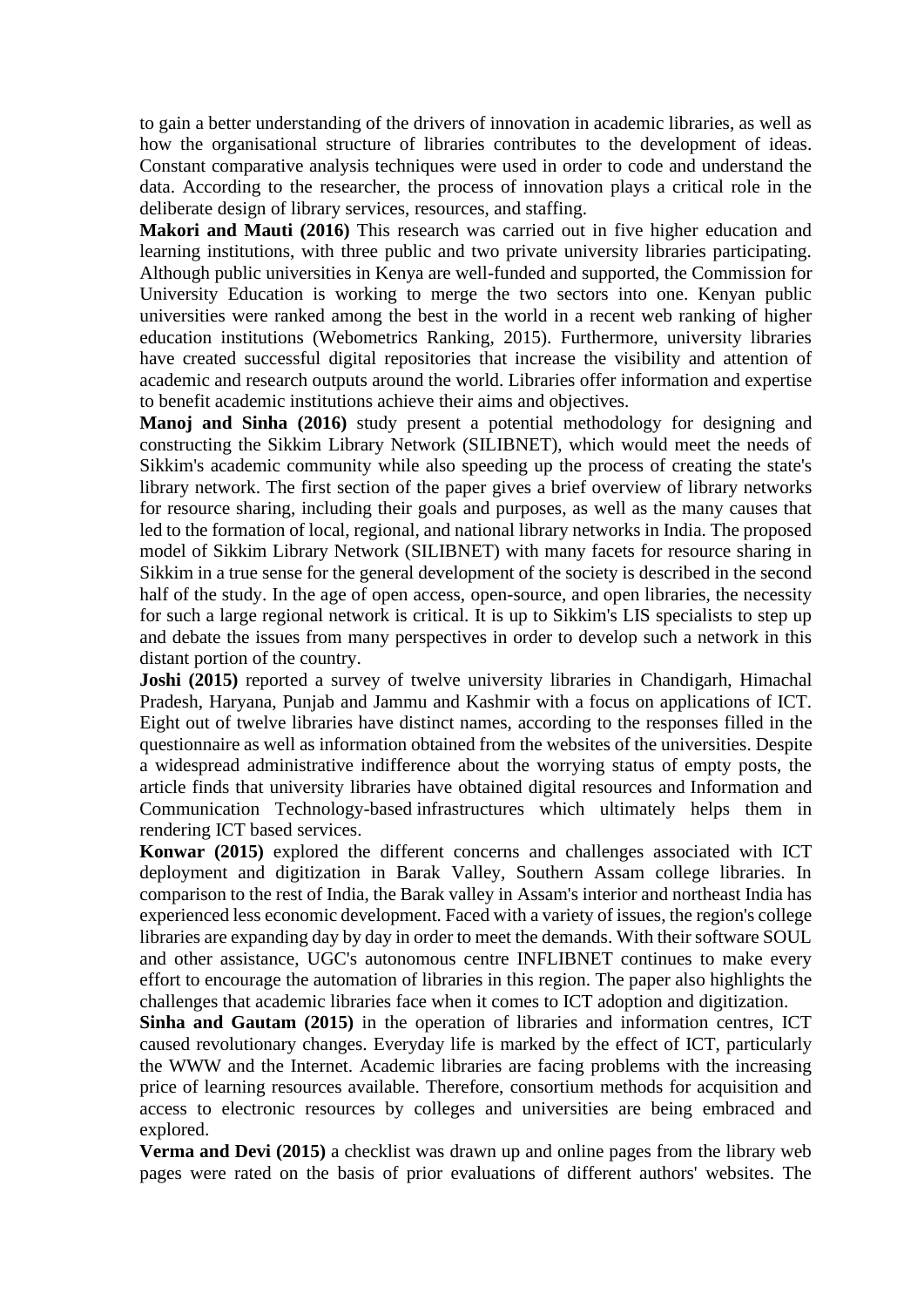research was conducted to analyse the availability of information on the Indian Central Universities' library website. The analysis was further based on information on the library website of the selected universities.

**Verma (2015)** due to the effect of ICT and the digitalisation of library resources, new paradigms have changed for the past two decades in the field of library and information science and changed the earlier sense completely from preservation of documents to management of knowledge. Based on the never-ending explosion of information in different ways, caused due to globalisation, privatisation and liberalisation in all aspects of human life, is the main cause of the emergence of the production, communication and access to information technology and its application giving rise to the various types of challenges faced by professionals. In order to address these challenges, the attitude and methods of the modern librarianship need to be changed from document guardian to information supplier. The way libraries employ the conventional shop house for providers to access has been a paradigm shift. Furthermore, the contemporary digital environment has brought a lot of changes to the duties and expectations of the librarian professionals not only in terms of library and information services but also to meet the information requirement of their users.

**Yuvaraj (2015)** a list of 20 characteristics that impacted the adaptation of an organisation to innovation was developed after the examination of relevant literature on the issue. Respondents of the study were requested to identify the relevant degree of each cloud computing validation criterion. Furthermore, the analysis concluded that the Banaras Hindu University library system (BHULS) favours the use of cloud computing technology. Whereas, personnel's of the library also were very keen to use cloud computing and were ready to face the obstacles. Cloud computing benefits are insufficient to persuade companies to move from the classical computer paradigm to the cloud. The cloud may not become a widespread technology through technological progress. However, in order to enhance the use of cloud computing services, collaboration among cloud service providers complemented by strong Cloud laws will have to be developed. The study therefore also provides the reaction of library professionals towards the adoption of cloud computing.

**Golz (2014)** performed a mixed-methods study which looked at how California community colleges employ library/Web 2.0 technologies like social media, chat reference, and text messaging by combining quantitative and qualitative data from library websites, library social media posts, and a survey of library officials in California community college libraries. More than half of California community college libraries use Facebook and LibGuides as their primary library/Web 2.0 technologies. LibGuides was evaluated as effective or highly effective by the majority of California community college librarians, while Facebook was assessed as just slightly effective. The study also reveals that the majority of librarians believed that social media might be a useful platform for promoting library activities and events to students, as well as an effective outreach tool. Whereas, lack of staff time, limited funds, a lack of staff training, and institutional policies were all mentioned as hurdles to implementing new technologies. Growth of library social media subscribers and analysis of the types of content that elicited the most student response was used to gauge student response to library social media.

**Hayman and Smith (2014)** mentioned in their article the current developments in EBP (evidence-based practise) and upcoming educational technologies, as well as a paradigm for enabling evidence-based decision-making. The paper presents an overview and synthesis of significant problems that are important to librarians working in a complex and ever-changing landscape of learning and teaching technologies. Academic librarians contemplating developing educational technologies in their pedagogy, as well as those who assist the pedagogy of others, will benefit from the proposed strategy, which strives to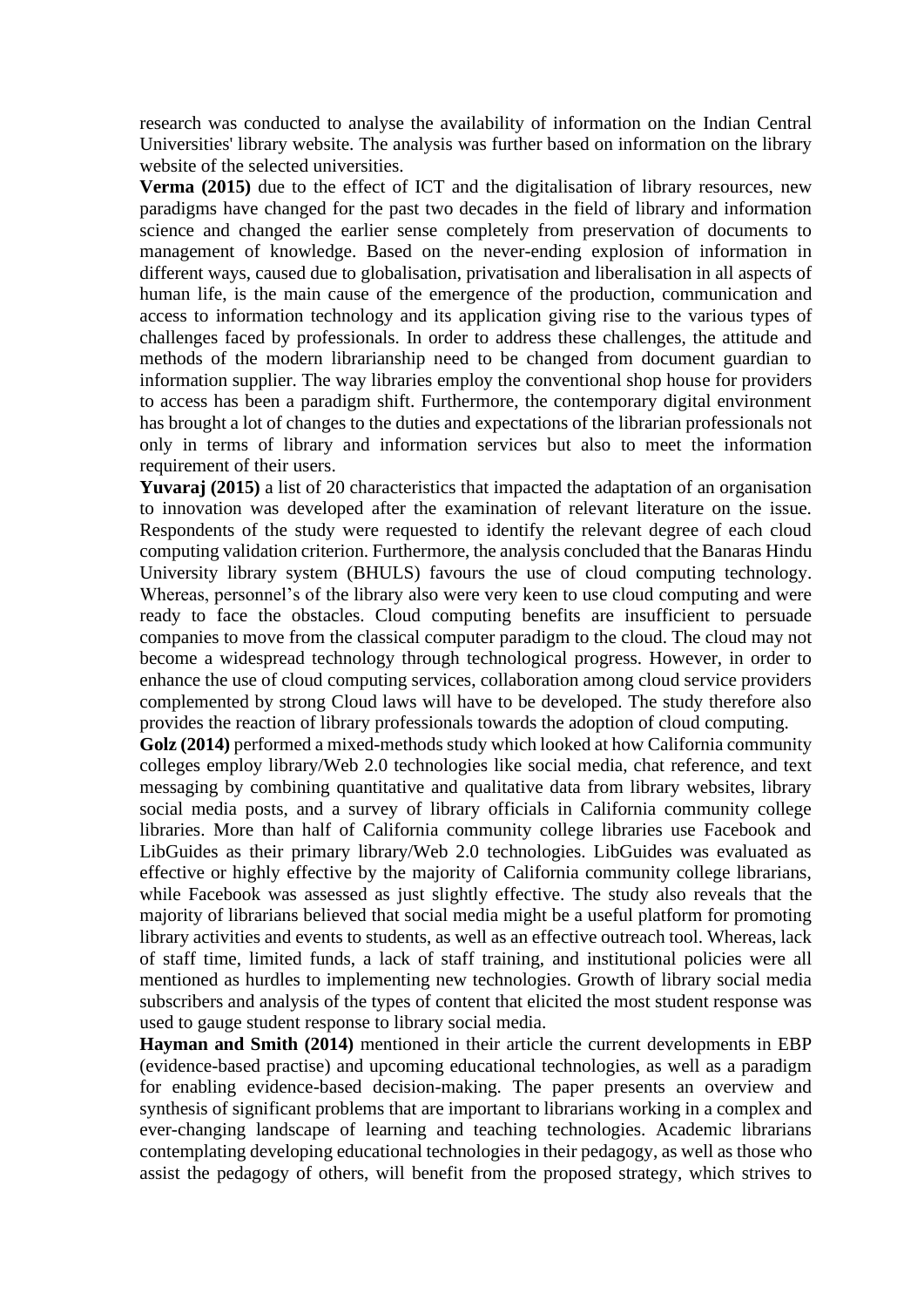develop a sustainable model for solving evidentiary concerns. Overall, the goal of this paper is to examine methods for making long-term decisions about how to integrate developing educational technology into library instruction while maintaining evidence-based practice (EBP).

**Jan and Sheikh (2014)** It is a well-known fact that digital technology has found a place in almost every field and area of existence. In this way, libraries are much the same. In this current era, all libraries retain information in the form of audio, video, and other multimedia sources in addition to books. Their paper focuses on the effects of developing technology on Pakistani university libraries. A total of 91 university libraries in the public sector were chosen for this purpose out of which a sufficient number of libraries have responded. The study's findings show that implementing emerging library technology has a favourable influence on library services and resources at Pakistan's public sector universities. Insufficient budget for library automation, a scarcity of qualified library personnel's, a lack of user education programmes on developing library technology, and repeated power outages have all been identified as key challenges to the adoption of new technologies in university libraries across the country. These barriers can be overcome by giving the country's libraries the attention and resources they deserve.

**Kumbhar (2014)** The Horizon Report 2014 by the New Media Consortium (NMC) makes some projections regarding new technologies and trends in higher education around the world. The study discusses the position of academic libraries in light of the Report's forecasts. The study mentions a few of the higher education trends highlighted in the report, as well as reviewing and discussing academic libraries' current and potential actions. According to the article, academic libraries are contributing to growing trends in higher education through novel approaches and services. It concludes that, despite their efforts, academic libraries still have room to improve their function and demonstrate their worth in the changing higher education environment.

**Sinha and Chanda (2014)** there is an immediate requirement for the utilisation of RFID technologies in the libraries and information centres of North East India. The RFID technology is useful in the management of several universities and institutional library activities. Implementation of RFID Technology in Universities and Institutional Libraries of North East India has been discussed further in their report.

**Corrall, Kennan and Afzal (2013)** discussed in their study which found out that librarians require a multifaceted awareness of the research environment. Academic libraries are being challenged by changes in network technology, scholarly communication, and national policy to develop new methods to interact with research communities during the economic slump. In fields like bibliometrics and research data management, librarians are reacting with service innovations.

**Phuritsabam, Devi and Sagolsem (2013)** discussed the developments, difficulties and problems faced by library professionals and also provided suggestions in order to face future technological challenges.

**Sinha and Bhattacharjee (2013)** depicted the current ICT awareness, internet literacy scope and Internet usage patterns among users of Barak Valley College Library in South Assam. The report includes the users mainly from the library where the impact of computers and the internet is very less.

**Sinha (2013)** in the context of the North-Eastern India Library Network, several possible problems and obstacles have been recognised and explored. Several ideas and proposals have also been offered to make this endeavour an achievement.

**Turner, Welch and Reynolds (2013)** examined the professional discourse on information and study spaces in university libraries, notably in the first decade of the 21st century. It explores the history of academic libraries and the creation of learning spaces that focus on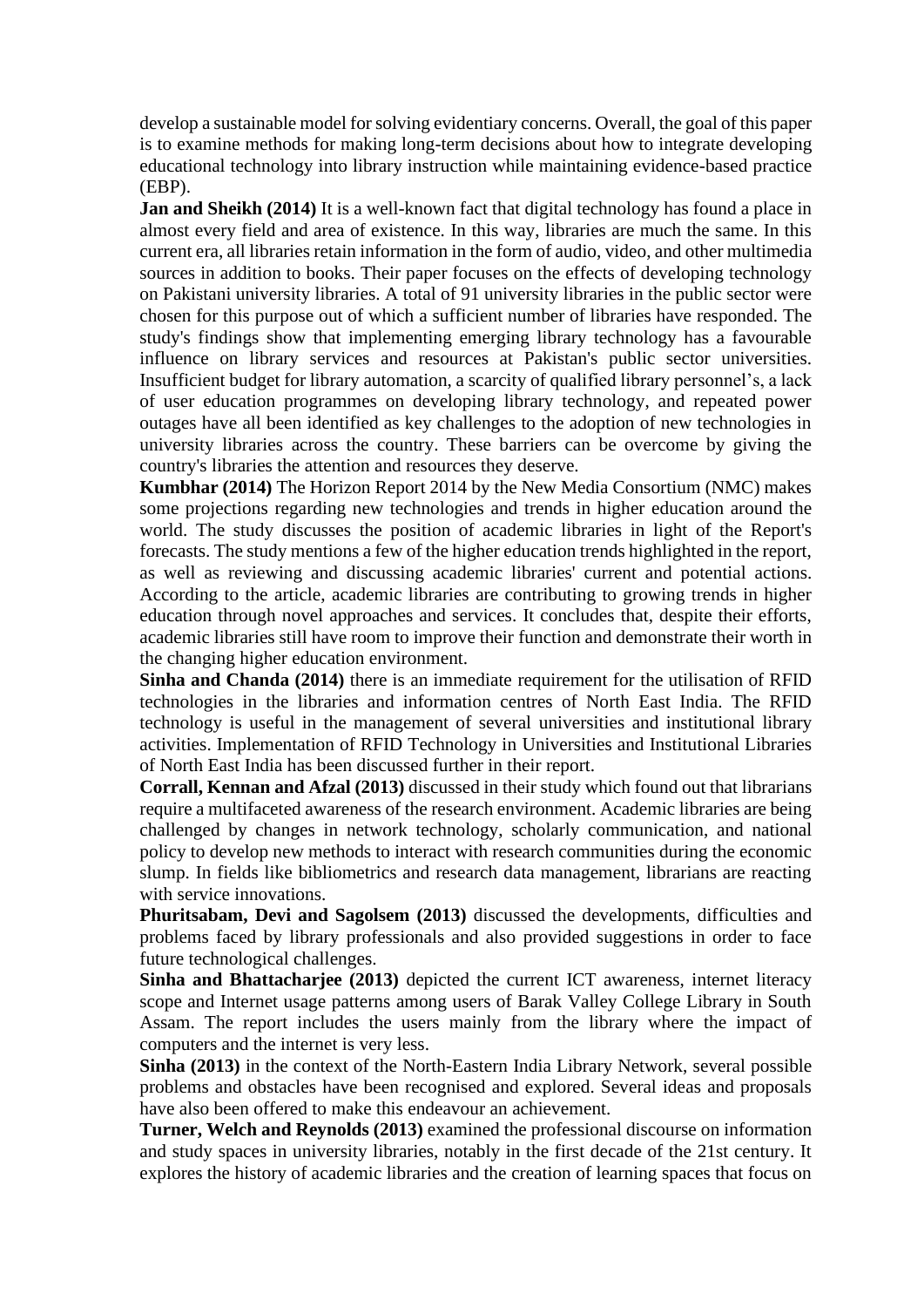the usage of the terminology derived from the notion of information communities. The literary review of their study is largely determined by a notion of how alternative models for the use of space in academic libraries for the provision of information and training services may be visualised, till "maker spaces," have recently occurred. The language of each model is taken into consideration, and historical changes, objectives, educational effects and qualities for a better understanding of changes and trends are noticeable.

**Yuvaraj (2013)** explains clearly how cloud computing tools are used in library services and how librarians at Indian Central Universities function. The study further concludes that librarians depend extensively on cloud computing technologies and use different devices to provide better library services. However, the key drivers of this phenomenon are economies, delivery models and service tiers as well as user demand for cloud computing. Most librarians, though, indicated their worry about safety.

**Jerry and Ramasesh (2012)** Technology is the ultimate cause of growth. It provides a pathway for overcoming major obstacles. Information and communication technologies, as well as their applications, have always been beneficial in expanding information services. In a higher education system, they have influenced teaching, learning, research, and extension approaches. The impact of integrated ICTs and Web technology tools on libraries is highlighted in this study, which can help libraries modify their profiles for better and improved information services.

**Kattimani and Naik (2012)** The goal of this study is to compare the ICT and librarianship capabilities of different library personnel's (librarians, deputy librarians, assistant librarians, and library assistants, among others) who work at different libraries in Karnataka, India. The research employs a mixed methodology comprising fieldwork, theory, data collection instruments such as questionnaires, observations, and interactions with librarians and information professionals. The bulk of library professionals employed in Karnataka's engineering colleges fell into this field by chance. Different designations show major differences in computer operation, file and folder creation, library automation software modules, radio frequency identification, internet-related capabilities, multiple operating systems, web design/ editors, IR digitization and search engines. Librarians have exceptional web design capabilities when compared to all other professions. The maximum number of professionals are dealing with financial difficulties, work overload, and a hostile attitude from higher authorities against obtaining ICT skills. This is the first research of ICT and librarianship abilities among library professionals working at technical colleges in Karnataka, India.

**Mutula (2012)** shares the experiences and lessons learnt from the automation of the library at the University of Botswana (UB). The paper presents the case study of the University of Botswana on library automation. A number of elements have been linked to the successful execution of the Library Automation project, including achieving strategic management, thorough engagement of major stakeholders, aligning library automation along with the university's vision, strengthening library workers' capabilities and ensuring that their employees are secure for librarians. The automation project has involved increased access to a variety of digital resources, improved librarian images, new services, the release of the physical spaces of the bookstore, the transformation of the bookstore into a social environment of learning, the possibility of accessing local content through scanning, new acquisitions of skills and access to the remote electronic resource library. The challenges addressed included employee concerns about employment prospects, acquiring new skills, increased bibliography obligations, increased user expectation, expensive membership fees for whole text journals, bandwidth problems, etc. The results of automation expanded data services, a retrained librarians' image, improved satisfaction of the users, and a university transformation into learning- and research centre. This led to improved information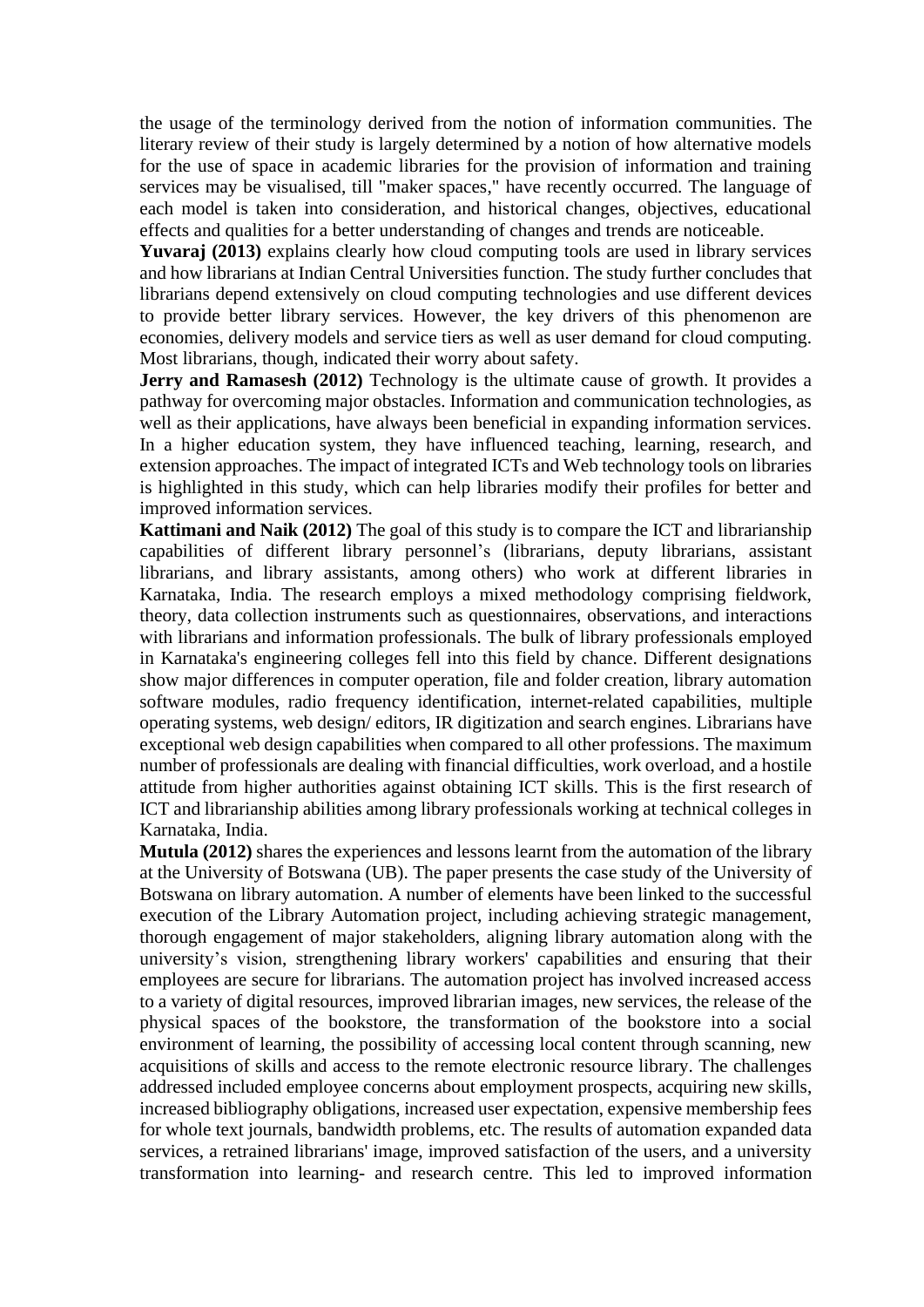services. The study concentrates on experience and impacts in services and people and physical resources of automation at the library of the University. However, the research covers technological and management strategies for managing change at the University of Botswana setting of library automation.

**Susan and Baby (2012)** research indicated that most professionals are not directly connected with services based on ICT. Most Universities have noted that the ICT-based services are supplied by a few well-educated professional librarians or computer professionals and most professional librarians don't know about ICT services, or mainly don't know the facilities at their institution. Data on the ICT literacy of professionals in libraries were analysed. The study concluded about the library professionals' abilities and understanding of various technologies, ICT applications and services. It also helped in assessing the position of library professionals in relation to ICT applications.

**Vijayakumar and Thomas (2012)** libraries play a major role in fostering knowledge growth. With the commencement of the modern era, people now have started facing many problems to stay up with the contemporary information technology developments that have caused the explosion of information and the information revolution.

**Issa and et. al. (2011)** conducted a survey research method. It had a population of 929 people at the time of data collection, which included all active users of the Federal University of Technology, Akure (FUTA) Library, registered undergraduates and postgraduates. The Federal University of Technology Akure Library's application of IT to service delivery still has room for development, limiting its influence. This condition has a number of issues, including limited funding, poor facilities, and regular power outages, all of which obstruct the realisation of its intended benefits. At the National Open University of Nigeria (NOUN), Ibadan Study Centre, Aramide and Bolarinwa (2010) confirmed the existence of these issues, finding that "the key obstacles inhibiting the use of audio-visual and electronic resources are poor power supply, inadequate infrastructure, lack of necessary competence, high cost, and unavailability."

**Jan and Sheikh (2011)** revealed in their study, the major purpose to conduct the study was to compare the current state of automation in Islamabad, Khyber Pukhtoonkhwa, Pakistan's public sector university libraries. However, the major objectives of the study, on the other hand, were- to evaluate the services and resources available in the university libraries in Islamabad, Khyber Pukhtoonkhwa using comparative analysis, to determine how happy users are with technology-based services and resources in the aforementioned university libraries, to make recommendations on methods to strengthen the public sector university libraries in the study area.

**Kamba (2011)** In the late twentieth century, the Information Age changed industrialised countries, and it is now set to have an equally significant impact on developing countries. Higher education libraries have benefited from the use of information and communication technology (ICT) to improve the availability of library and information resources and services. African libraries are also embracing ICT in order to improve and contribute to the growth of research and information use. The availability and high quality of services, enough resources, and communication infrastructure are the main success factors for this development. The study examines the efforts undertaken by African higher education libraries to recognise, reform, and re-orient library infrastructure and employees in response to ICT adoption. Furthermore, the study discusses numerous efforts to build library networking and consortia, as well as the consequences that could be obtained from incorporating ICTs into higher education libraries. The study also discusses why ICT application is moving at a steady pace in Nigerian library development and offers alternatives as a remedy for library growth in Africa.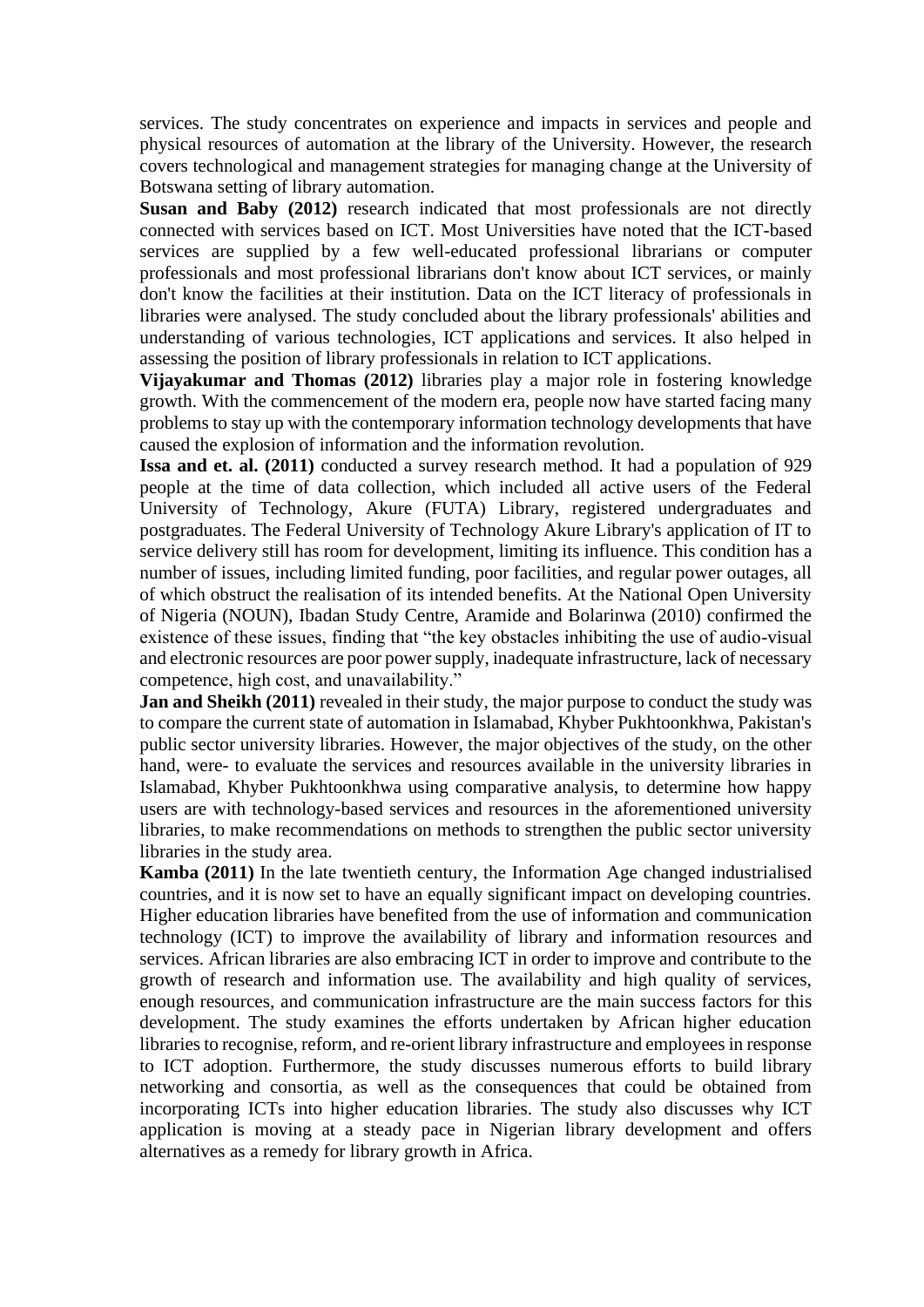**Pant (2011)** presented in his study the difficulties which North-East India's technical institutes face. He has also discussed the solutions which will help to strengthen their role as a significant participants in the new global economic order in India.

**Shafique and Riedling (2011)** study based on the literature review and personal interviews was performed focusing on the status of research in Pakistan on the aspects of Web 2.0, library development using Web 2.0, its applications, and to highlight the response of library professionals towards Web 2.0. However, considering the review of literature results, past surveys and current surveys, a suggestion was presented in an era of developing technology for the survival of libraries in Pakistan. The application of Library 2.0, a second life for Library services, was discovered by libraries in Pakistan. The study, therefore, offers a proposal on the use of library 2.0 apps for library services by information professionals. The article is the first to address the growing notion of a 3-D library in Pakistan, provides a solid knowledge and application of, many ideas such as Library 1.0, 2.0 and the 3D Library.

**Somvir and Kaushik (2011)** based upon the growth of websites and other information technologies, library and information professionals now have enormous potential. In addition to barcode technology, RFID facilitates and accelerates circulation, material security, inspection and storage checks. However, the authors have also discussed an overview regarding the RFID fundamental structure, function, important standards along with their merits and demerits. The newest technology for ensuring robust security and automatic identity surveillance systems in libraries is radio frequency identification technology.

**Sinha (2011)** surveyed comprehending the perspective of the users in terms of reviews of their daily work in academia and research.

**Cervone (2010)** explained in his study which aimed to explore the difficulties surrounding developing technology and innovation in libraries, as well as their influence. The article provides a broad review of emerging technology and innovation, as well as their application to library practices. Librarians must be vigilant when using vocabulary such as emerging technology, because what is new in one area may not be new in another, and librarians must understand how those variances may play out within their broader organisations in order to maintain credibility. Libraries must indeed be open to new experiences and explore different things with their services and processes. However, because technology evolves at a rapid pace, libraries must be flexible in their evaluation and implementation of new technologies. The author also points out in his paper the challenges surrounding the implementation and use of technological advancement and creative library practices.

**Panigrahi (2010)** The library and information centres have a key role to play in the information society because of the proliferation of information. This can only be successfully and efficiently handled by well-trained workers. To satisfy the requirement to grow the workforce, libraries need a systematic education. This article addresses the LIS education system of eight North-eastern India, Orissa, and West Bengal states in Eastern and North-Eastern India. Identifies that LIS education began and expanded throughout other neighbouring states in this region in western Bengal. The research found that undergraduate courses were begun at numerous colleges, but most were abandoned for a large number of reasons. Current courses, such as the DL, PGDLAN, MPhil, PhD, DLit, MLIS, etc. are conducted at different levels in DL. DLIS is also now available. The need for these courses to be standardised is crucial. Data concerning entrance requirements, course content, delivery of course material: methods of instruction have been obtained by means of questionnaires, interviews and websites. The statistics indicate the current state of LIS education in the region.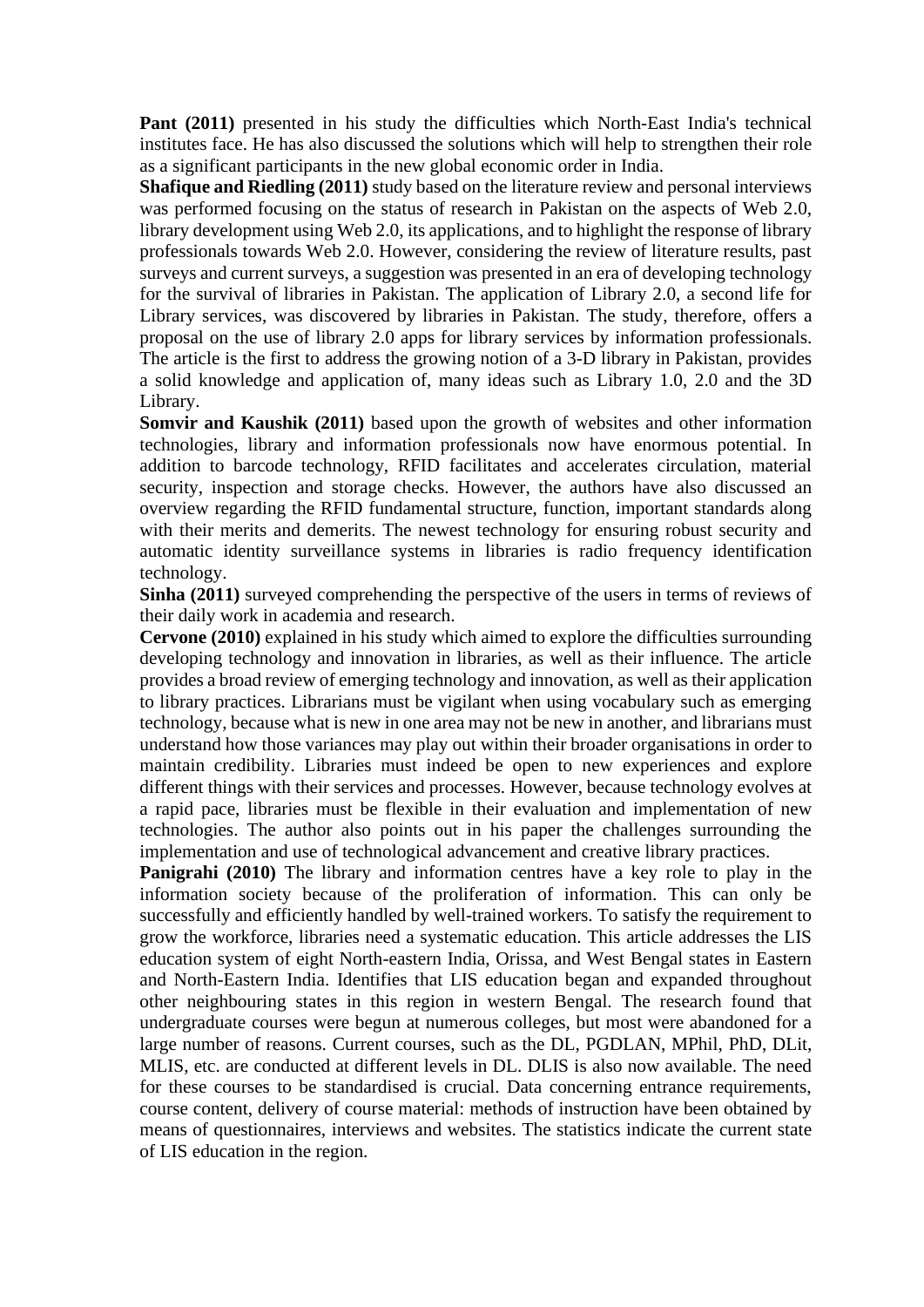### **3. Findings:**

Based on the review of literature four themes emerged: "status of emerging technologies adopted by the university libraries", "attitude of librarians towards the emerging technologies", "technological compatibility among the professionals of the libraries" and "barriers in the implementation of emerging technologies".

#### **3.1 Status of emerging technologies in the libraries:**

Sixteen papers reported on the status of emerging technologies in the university libraries both at national and international levels. Lubanga & Mumba (2021) the prominent factor for the existence of new services and products at UNILIA libraries is ICT i.e.; library 2.0, platforms on social media, emails, internet and electronic and public catalogues. Furthermore, UNILIA libraries have been shown to be able to adapt to the quickly changing environment and improve existing services and products while also taking advantage of the new possibilities and trends in library and information science via research and creativity and innovation in technology. Saibakumo (2021) nevertheless, in the midst of 18 new technologies, adoption is stumbling whereas, very few have readiness and awareness of the cybrary, library website, WebOPAC, institutional repository and social media. The utility and character of learning environments have been inclusively used in technologies like the Integrated Library Management System, the Library Guide app, RFID and the internet of things. Chingath (2020) revealed that all of the technologies in libraries have viability, such as the development of an encrypted database, speaking robots and flying books, etc. The introduction of these technologies will contribute to a larger improvement in library services. Moruf and Dangani (2020) the development of digital content in the academic libraries will have a major influence, with the involvement of emerging library technologies such as instructional system design software, electrical copyright management systems and bibliographic citation software, integrated search software, library automation software, electronic resource management and classroom management software. Acharya, Hiremath and Lalasangi (2019) talked about the innovative technologies in their paper such as the bleeding Edge: Facial recognition is coming of age, Updating media labs and maker spaces, Robots, Library portable applications, Virtual reality applications, 3D printers, Kinetic bicycles in the library, Digital narrating, Book conveyance ramble, Digital interface for printed books, E-reader applications, Cloud printing, replicating and examining. Ajie (2019) analysed the concept and practice of globalization in university libraries which will be connected to Nigerian Libraries. Llewellyn (2019) reveals in his study that digital revolutions have significantly affected the nature of learning and have given academic libraries new chances to adapt their approach to study, teaching and research in academia. Moreover, Shashikumara and et. al. (2019) have picked the following modes of technological development: connected toys, data everywhere, drones, blockchain, haptic technology, facial recognition, virtual reality, voice control, robots, plugged-in. And how technology may transform the face of libraries, and how can new technology continue to evolve from time to time. In order to compete with the rapidly developing environment, technical developments must be regularly updated (Barathi, Loganathan and Rajan, 2017). A conventional library has transformed its automated, electronic, virtual and digital library with rapid expansion and usage of modern technology. In particular, the library scenario in an academic set-up has transformed entirely this revolution (Jan and Sheikh, 2011). Emerging library technology implementations have a favourable influence on the University's library and resources services (Jan and Sheikh, 2014), numerous instances of the solutions used by university libraries to improve services and innovation utilising new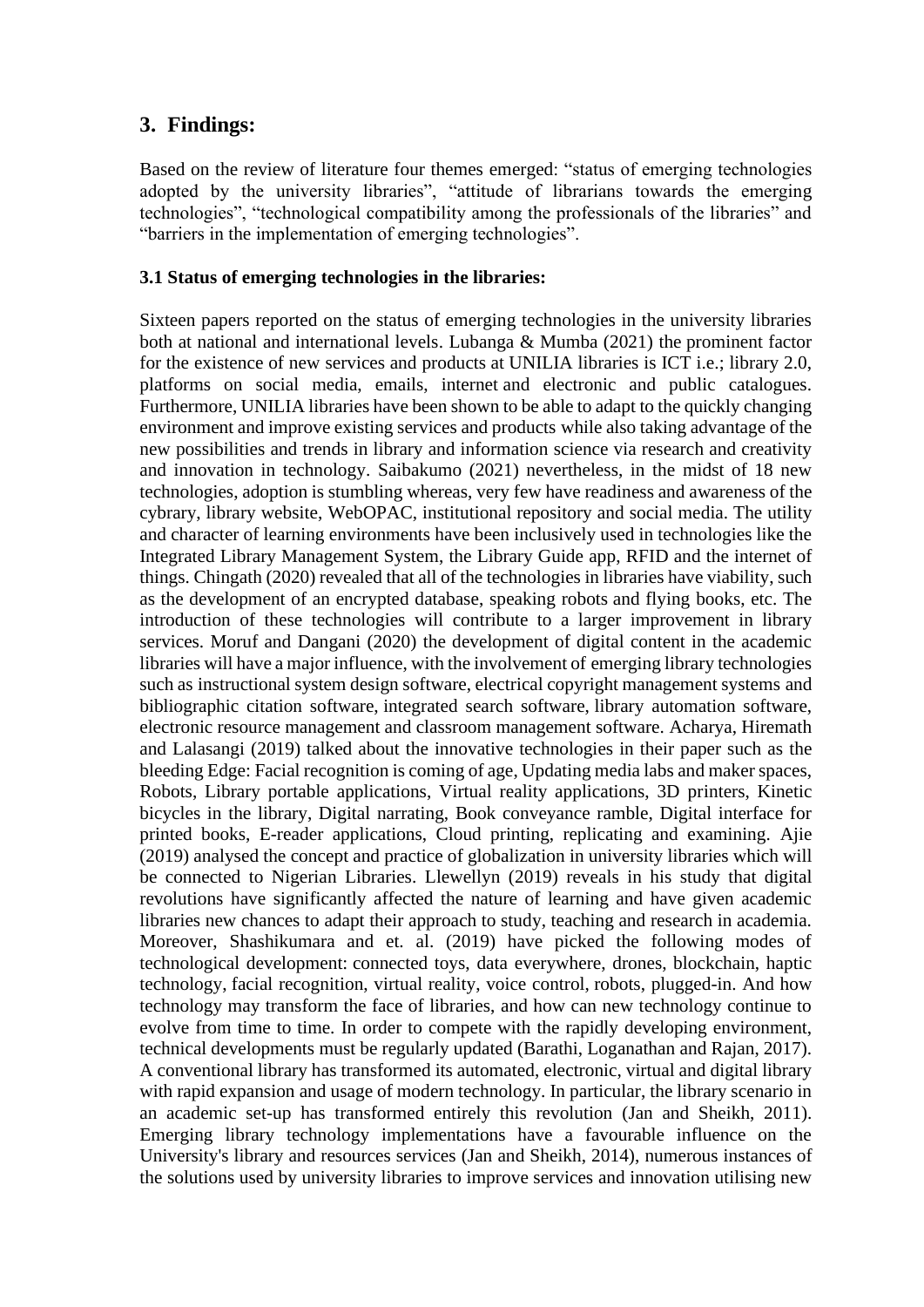technology (Kumbhar, 2014). Modern education demands academic institutions to have enough information infrastructure to provide access through digital technologies, the digital warehouses, the Internet of things, mobile computer systems and social media platforms to education, learning, information, and knowledge resources (YouTube, Twitter and Facebook). E-learning, e-resources, e-information and electronic archives must be furnished in a digital environment that must be expanded using contemporary technical resources and facilities such as social cloud computing and the internet (Makori and Mauti, 2016). The library has led to improvements in quality information services, increased librarian image, librarians' skills, university transformation and user-friendly satisfaction into a learning and research centre (Mutula, 2012). Sinha (2013) however, focused on several open-source software that may be utilised for library network development. There are various social networking sites that are suitable to link LIS experts and provide member libraries with information via, Facebook, wiki, blogs, RSS Feed, LinkedIn, stream media, etc. Finally, Sinha and Chanda (2014) with respect to national and international scenarios, outlined the use of RFID Technology which has become extremely important in libraries and other commercial organisations and the possibilities of deploying RFID technology in libraries and information centres in Northeast India urgently needs further study. It is not surprising that libraries today are striving in this modern era in order to establish their worth as well as serve the users undoubtedly.

#### **3.2 Attitude of librarians towards the emerging technologies:**

Twelve papers revealed the attitude of librarians towards emerging technologies. Saibakumo (2021) there was a strong level of awareness among Nigerian librarians towards many developing technologies (such as RFID, institutional repositories, Cybrary, library websites, social media, Internet of Things, use of Library Guide application, Integrated library management system and WebOPAC for effective service delivery) and their relevance to university libraries. Funmilayo and Ayo (2020) librarians, however, are required to upgrade themselves along with the system in order to furnish user-oriented services through adherence to the latest online technologies utilised worldwide to furnish library services because any librarian who is unaware of trending problems and adoption of the newest technology will be redundant and left behind. Ajie (2019) expressed the changing responsibilities of librarians in this evolving information technology environment. Abubakar and Attahir (2018) explained certain skills that must be build up in the librarians from time to time in order to be in sync with the fast-growing world. These skills include leadership, interpersonal relationship, technological awareness and understanding skills, problem-solving, systems thinking and understanding, knowledge of intervention skills, etc. Barathi, Loganathan and Rajan (2017) described the aim as to share resources with existing information leveraging modern technologies, enhancing community growth, improving services for library members and providing a wide variety of time-saving features. Cervone (2010) concluded that as technology evolves rapidly, librarians must be nimble for technology assessment and deployment for displaying better services. Most of the researchers believed that social media might provide an effective platform for student promotion of library programmes and activities and that social media may be a useful instrument for communication (Golz, 2014). Kamba (2011) emphasises the varied networking and consortium initiatives within libraries and the possible consequences that ICTs might have for the libraries of higher education. Mwaniki (2017) librarians must always increase their professional abilities to reflect technological progress. The professional abilities of librarians and their educational growth must alter radically. Susan and Baby (2012) in order to complement and strengthen navigational abilities, the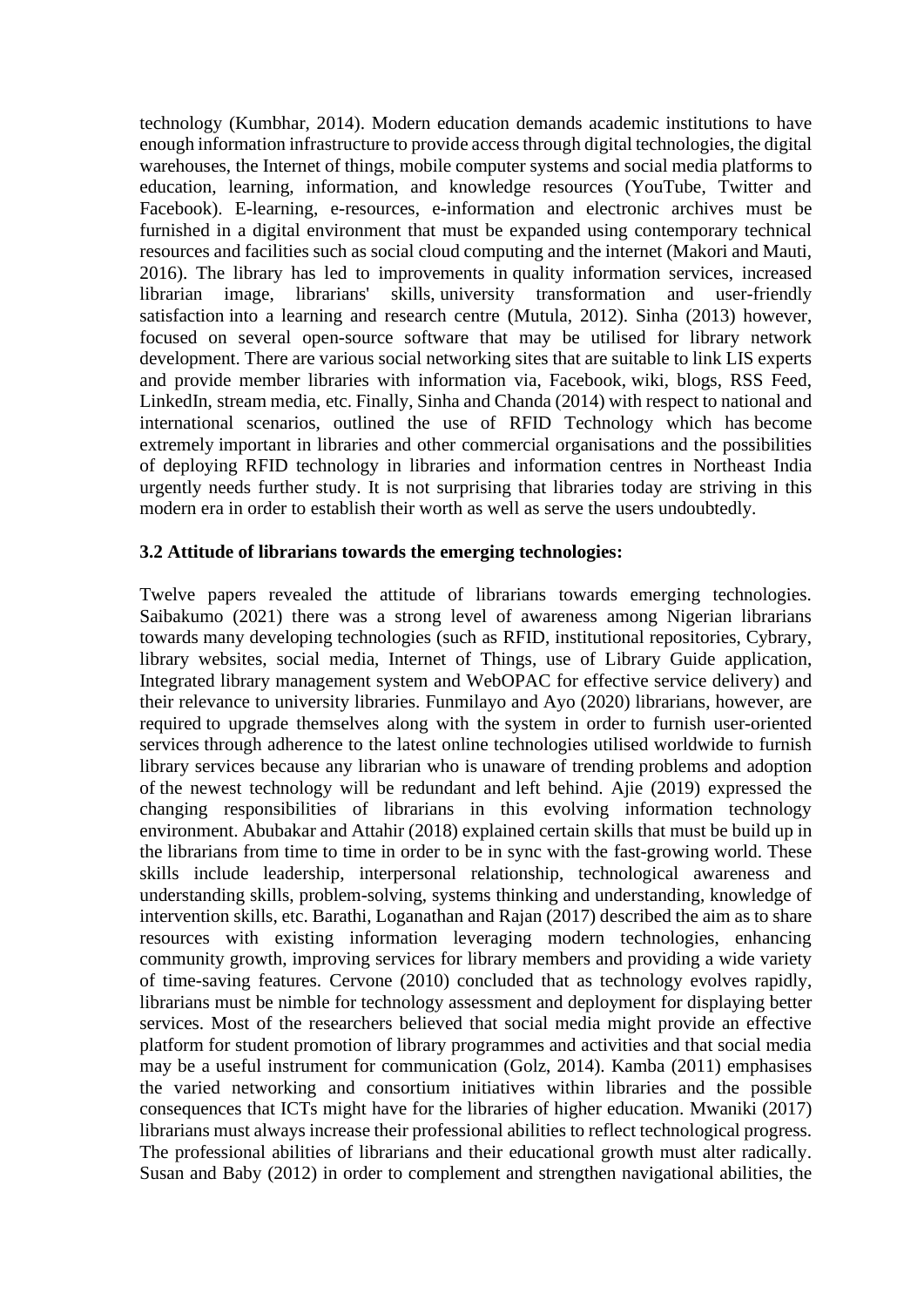academic librarian for this decade has to possess a portfolio of technological talents. The technology librarians have been branching off and becoming more connected with the library rather than just managing library databases and ILSs (Ratledge and Sproles, 2017). Yuvaraj (2013) discussed the efforts made by librarians to significantly focus on cloud computing technologies and most of them use numerous gadgets for better library services. It is clear from the review that librarians are trying their best possible ways to acquire knowledge related to trends growing in this rapidly evolving world. The reviews performed have also focused on the attitude of librarians towards the growing technologies in order to meet their users need.

#### **3.3 Technological compatibility among the professionals of the libraries:**

A significant number of papers (Fourteen) outlined the technological compatibility among the professionals of the university libraries. Chingath (2020) illustrates a roadmap for LIS professionals, in particular among the younger generation, to integrate library technology and enhance library image. Ajie (2019) focused on the opportunities and dangers Nigerian information professionals face in this era of globalisation. Furthermore, the article also addresses the constraints of the libraries. The literature states that earlier training methods for the library's professionals were mostly designed for freshly enrolled graduates who were prepared for employee participation. The development of new technology requires libraries to develop new ways of exposing professionals to new technological abilities; which is based on a collaborative employee learning model with the Maker Movement's (Brown and et. al., 2017). Adequate/qualified staff recruiting and library staff training/retraining (Enweani, 2018). A summary of the major concerns pertinent to library professionals working in a complex and constantly changing ecosystem of accessible learning and learning technology (Hayman and Smith, 2014). Hussain and Jan (2018) suggest that young professional librarians have a greater interest in Web 2.0 technological activities. LIS professionals must have an understanding of ICT and web technologies and their tools as well as their communication skills (Jerry and Ramasesh, 2012). The difference between the different designations for computer operation competence, identification of radio frequencies, creation of files and folders, operating systems, IR digitalisation, software for the automation of libraries and internet-related competencies, Internet editors, web design and search engines is significant (Kattimani and Naik, 2012). Makori and Mauti (2016) demonstrated that pedagogy, teaching, learning and digital literacy abilities, computer science and quantitative analysis, electronic resources planning and business entrepreneurship are key to the academic and non-academic community of information professionals, academics and professors. The concerns of professionals were around job losses, learning new skills, increasing user demands, additional libraries duties, expensive subscription fees for full-text papers and bandwidth problems among others were all countered (Mutula, 2012). The library professionals have a decent degree of competence but lack a proper grasp on the tools and technology of Web 2.0 (Santosh, 2017). Shafique and Riedling (2011) addressed the growing notion of the 3-D library in Pakistan. It also offers information professionals a suggestion for the use of library 2.0 and library 3-D applications. Technological abilities enable library professionals to more broadly control the knowledge and transmit these skills as suitable to the users (Susan and Baby, 2012). Because of the unprecedented explosion of information and the availability of it in various forms, which are created in one way by privatisation, liberalisation and globalisation of every aspect of human life and the emergence, in a different way, of the information technology industry and its application in information generation, communication and access. There have been many modifications not only to libraries and information services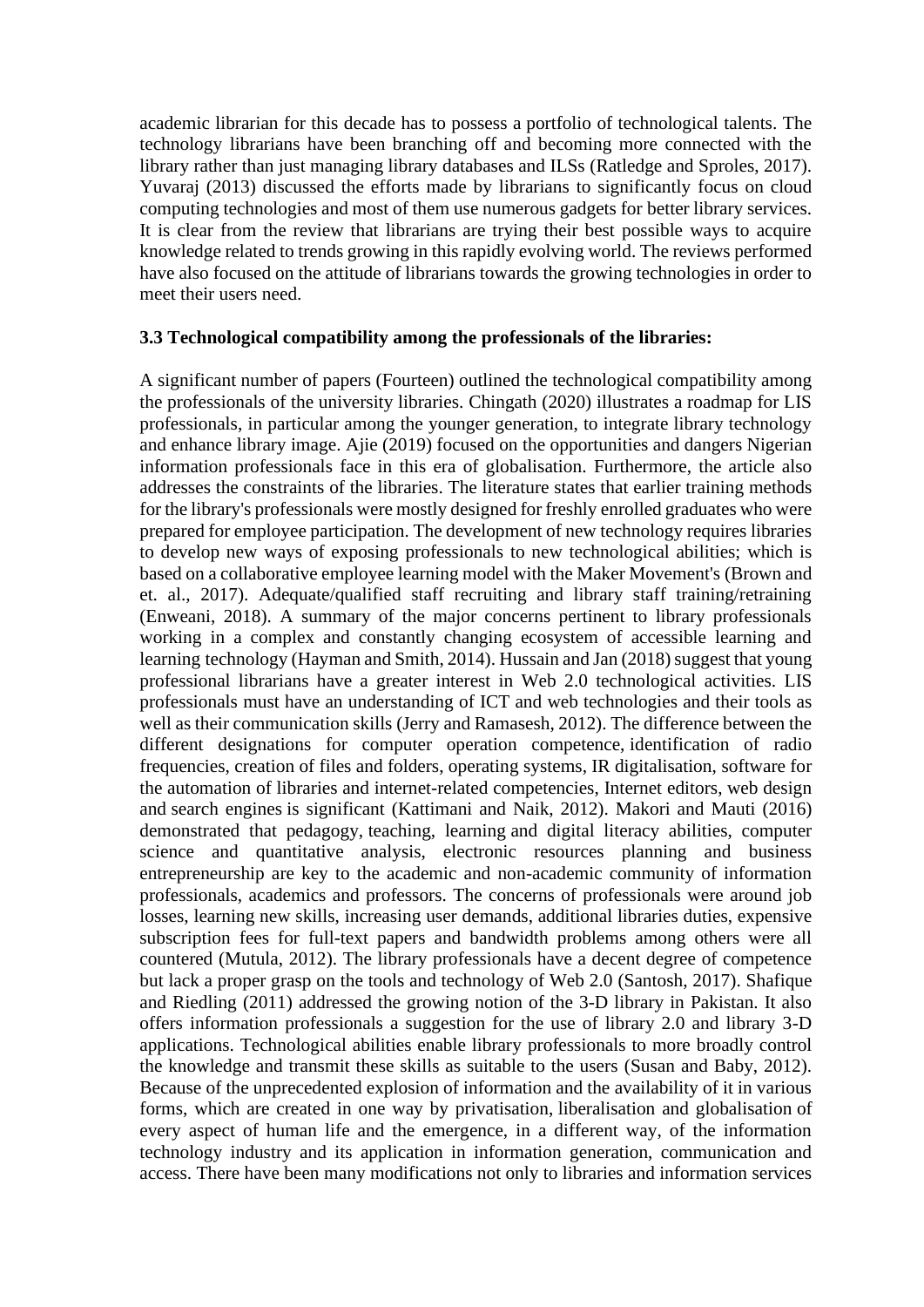but also to library professionals' responsibilities and anticipations to respond to the demands of their users for information, in the current digital world (Verma, 2015). This finding clearly shows that the new era of modernisation has brought about a great challenge for the professionals working in the library environment. To bring about a change requires a great amount of mental stability as well as knowledge. Although the new technologies have made things much easier for everyone it is equally important to first build up a complete understanding of that technology in hand.

### **3.4 Barriers in the implementation of emerging technologies:**

Twelve papers focused on the barriers to the implementation of emerging technologies in university libraries. Lubanga & Mumba (2021) violators in research and innovation policies, lack of established research and innovation centre, unpredictable technological changes in the 21st-century landscape and universities culture without supporting research and innovating are key questions that hinder library R&D, creativity and innovation in the libraries of UNILIA. Saibakumo (2021) inadequate financing, a lack of power supply, poor maintenance are the major barriers that restrict efforts made to adopt new technology. Increase in information costs and quality. Infrastructure problem, Lack of informatics/learning, The lack of government assistance might be due to fiscal restrictions, Poor upkeep and culture updating, Record conversion issue. Nigeria and other poor countries are facing a number of problems in the current information revolution, though (Ajie, 2019). Barathi, Loganathan and Rajan (2017) focused on the picture of the problems relating to the use and utilisation of new technologies and creative library practices. Cervone (2010) discusses concerns relating to implementation and the use of new library practices and emerging technologies. Appropriate finance for university libraries, effective communication and adoption of excellent management style are some of the methods for efficient library management in a digital world (Enweani, 2018). Lack of staff time, restricted resources, lack of employee training, and institutional regulations have been reported as impediments to the introduction of new technology in the libraries (Golz, 2014). The use of Web 2.0 technology in library services poses several important barriers like time consumption and concern of violation of personal information (Hussain and Jan, 2018). The main obstacles to the deployment of the latest technology in university libraries identified were poor financing for library automation, lack of qualified library personnel or user education programmes on developing library technology, and frequent power failures (Jan and Sheikh, 2014). Kamba (2011) outlines the causes for ICT applications in library development in Nigeria and also provides solutions to those problems. Fund crises and the unavailability of well-qualified staff in libraries are the fundamental issues of ICT deployment (Konwar, 2015). Moreover, Makori and Mauti (2016) highlighted the absence of skills and competence, insufficient knowledge, insufficient ICI infrastructure, insufficient information resources, sufficient social computers, poor institutional and physical structures, which have an adverse influence on the use of digital technology. New opportunities always come with challenges, this section of the review clearly depicts the areas which have become the major hurdle in the process of modernisation of university libraries.

### **4. Discussion:**

This literature review focuses on the new or emerging technologies and services in university libraries. Emerging technology therefore can be defined as "technology that is on the cusp of adoption" (Cervone, 2010). These engagements of growing technologies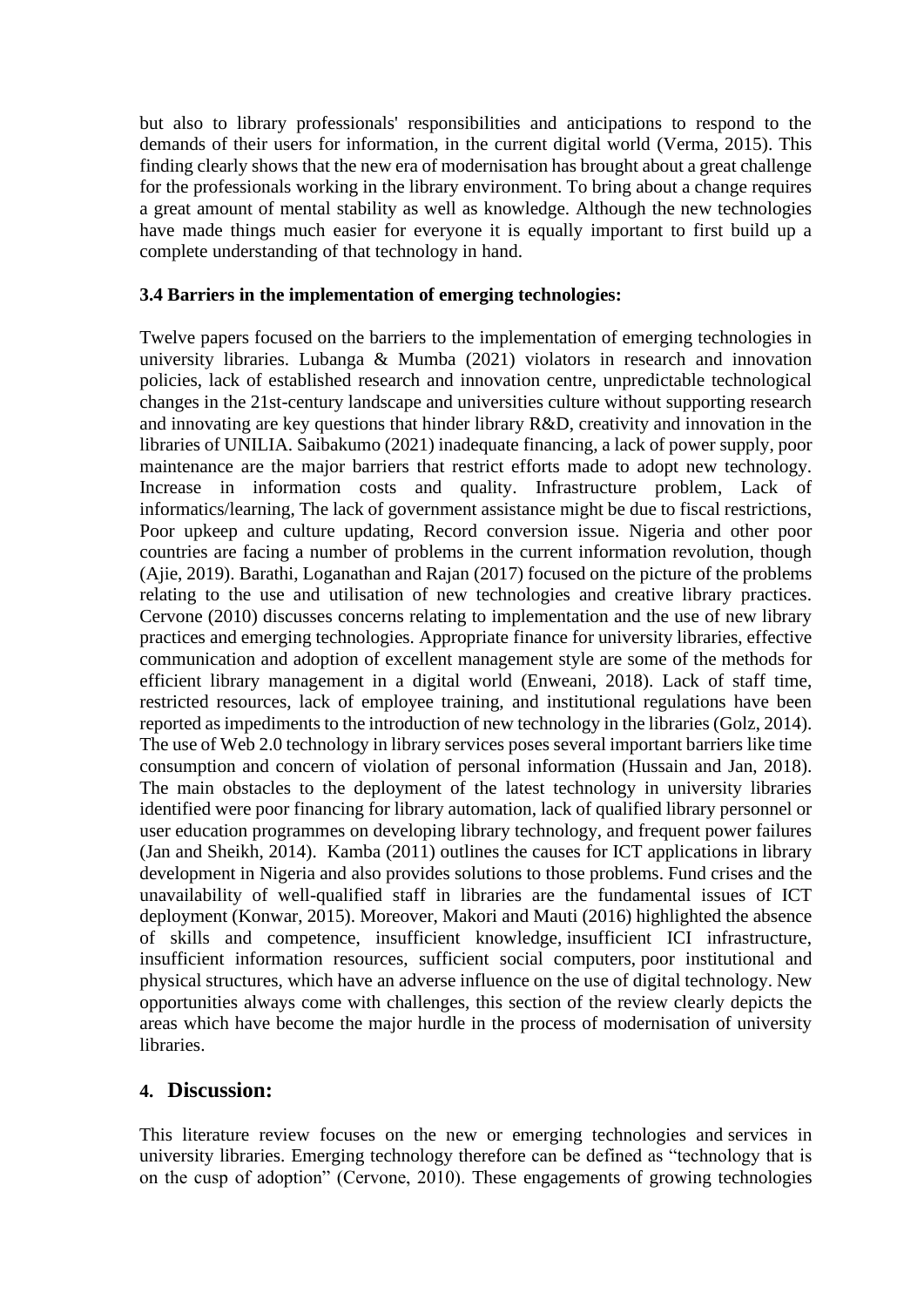have affected the services of academic libraries tremendously. After a careful examination of the relevant literature presented above, four themes were identified. The findings of the study clearly illustrate that the studies focusing on the status of emerging technologies in the university libraries are way more than the studies performed on the attitude of librarians towards technologies, compatibility of library staffs towards growing technologies and of course lastly the barriers which hinder these technologies to get implemented in the libraries. Researchers are trying to explore the status of university libraries in this growing technological environment. WebOPAC, library websites, automation software's, digital repositories, social media, mobile apps, digital resources, e-readers, RFID, barcodes, QR codes, cloud printing, web 2.0 and 3.0 technologies, etc. have all been playing major roles in the library services in this digital environment (Makori and Mauti, 2016; Acharya, Hiremath and Lalasangi, 2019; Saibakumo, 2021). Furthermore, it is also revealed that librarians are having a positive attitude towards technologies. They are making efforts to introduce new services and products in their libraries so that they can cater to their user's information needs. Today, Ratledge and Sproles (2017) stated that technology librarians are branching off and becoming more connected with the library rather than just managing library databases and ILSs. They are experiencing changes in their role from being traditional librarians to modern information providers. The efforts made by librarians to substantially focus on technologies of cloud computing and making use of innumerable gadgets for improved library services (Yuvaraj, 2013).

Moreover, Brown and et. al., 2017 mentioned in their research that the development of staff and their training remain essential pillars for library work; the process of creating new knowledge provides an opportunity and helps in the inclusion of new staff to serve different communities. Learning practices among library staff are influenced by a number of reasons such as, the introduction of emerging technology, the constantly developing demands of library users, changing library operations and procedures and professional mandates are all possible drivers. Although, it is the fact that engagement of new technologies have changed the overall role of the libraries from traditional ones to the modern ones it has also created huge hay of challenges for the professionals working in the libraries. Konwar (2015) stated about the crises of funds and the nonavailability of well-qualified staff in libraries are the significant issues of the deployment of technology.

#### **5. Conclusion and suggestions:**

The purpose of the study is to examine literature available on the application of technology in libraries. This literature review helps library professionals and librarians about the technology used by libraries and also the barriers faced by them. Furthermore, it raises awareness of the challenges these new technologies poses both for users and for libraries. This review article examines library information services in this context of the internet environment. It offers an insight into the new technologies which are becoming the need of the hour of every individual. Users have now recognised the value of technology and hence accordingly their expectations and demands are growing. The analysis of the literature showcases that with the growing intervention of technology, challenges related to it also grows equally. Therefore, it is necessary for library resources and services to go in sync with the emerging library technologies.

The study further suggests exploring users experiences with these emerging technologies, to investigate the effectiveness of these new technologies in providing information services. Studies based on different technologies should be performed which prove to be the most useful ones for different libraries. Furthermore, studies related to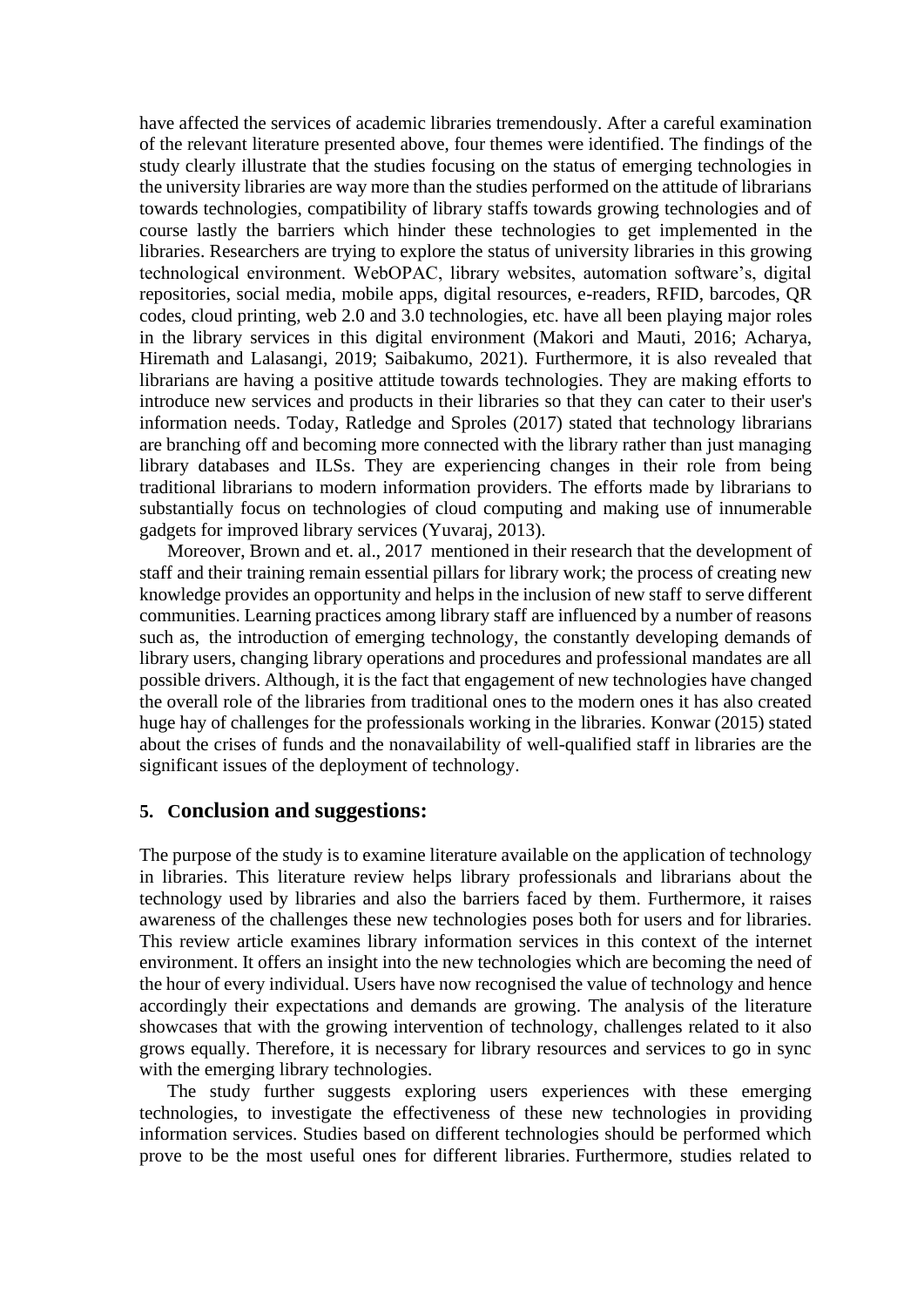challenges faced by library professionals in pursuit of these emerging technologies can also be made.

### **References:**

Abubakar, A. and Attahir, I. S. (2018). Innovative and Creative Skills for the 21st Century Librarian: Benefits and Challenges in Nigerian Academic Libraries. *Journal of Information and Knowledge Management, 9(2)*, 113-120.<https://dx.doi.org/10.4314/iijikm.v9i2.9>

Acharya, S., Hiremath, S. and Lalasangi, S. (2019). Technological trends in modern libraries. *Indian Journal of Library Science and Information Technology*, 4(2), 63-65. DOI: 10.18231/j.ijlsit.2019.018

Ajie, I. (2019). Information Service Provision by Librarians in the Era of Globalization. *Library Philosophy and Practice (e-journal)*. 2517. Retrieved from <https://digitalcommons.unl.edu/libphilprac/2517>

Barathi, S., Loganathan, G. and Rajan, V. R. (2017). Emerging Technological Innovations in Library Knowledge Management and Services. Advances in Computational Sciences and Technology, 10(5), 1479-1486. ISSN: 0973-6107. Retrieved from [http://www.ripublication.com](http://www.ripublication.com/) 

Beninghove, L. (2016). Exploring Innovation: A Qualitative Study of Academic Libraries (PhD). New Jersey City University.

Boruah, P. J. (2018). Problems and Future Prospects of Higher Education in North East India. *International Journal of Humanities and Social Science Invention (IJHSSI),* 7(2), 9-12. ISSN (Online): 2319 – 7722.

Brown, J. and et. al. (2017). Evolving Skills for Emerging Technologies: A Collaborative Approach. *Library Hi Tech,* 35(3), 346-359. DOI<https://doi.org/10.1108/LHT-12-2016-0156>

Cervone, H. F. (2010). Emerging Technology, Innovation, and the Digital Library. *OCLC Systems & Services: International Digital Library Perspectives,* 26(4), 239-242. DOI 10.1108/10650751011087594

Chingath, V. (2020). Technology Trends in Libraries. *Transforming libraries: Smart users, smart services and smart resources*. 65-70. <https://www.researchgate.net/publication/346975783>

Chukwueke, C. and Onuoha, J. (2019). Emergent Trends in Library Services Delivery: The Application of Information and Communication Technologies in Academic Libraries. *Library Philosophy and Practice (e-journal)*. 2602.<https://digitalcommons.unl.edu/libphilprac/2602>

Corrall, S., Kennan, M. A. and Afzal, W. (2013). Bibliometrics and Research Data Management Services: Emerging Trends in Library Support for Research. *Library Trends,*  61(3), 636-674. DOI:<https://doi.org/10.1353/lib.2013.0005>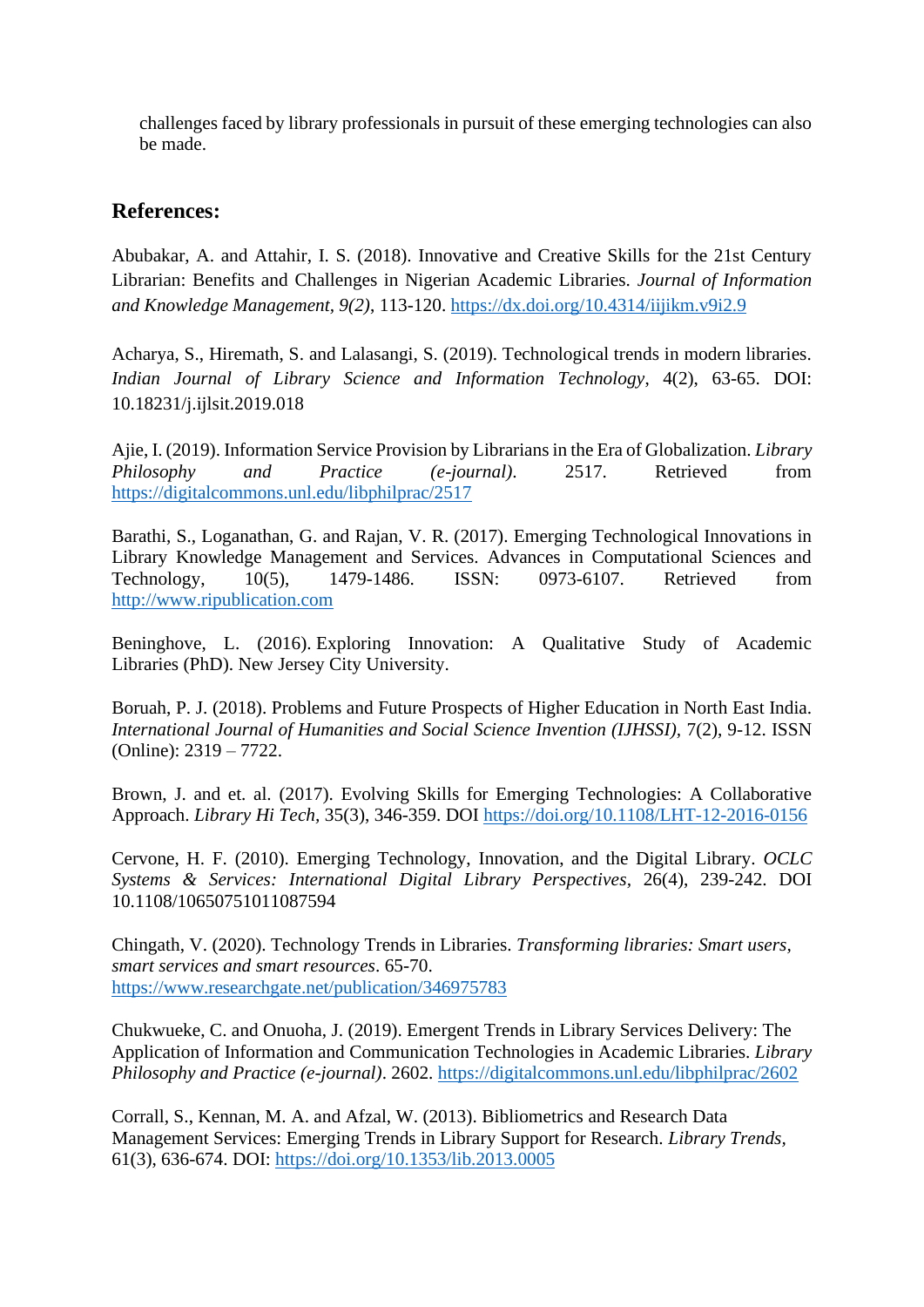Cross, E. and Tucci, R. (2017). The Emerging Technology Collection at Carleton University Library: Supporting Experiential Learning in the University Curriculum. Partnership: The Canadian Journal of Library and Information Practice and Research, 12(1), 1-19. DOI: <http://dx.doi.org/10.21083/partnership.v12i1.3917>

Enweani, U. V. (2018). Challenges of Managing University Libraries in Contemporary Digital Environment. *Library Philosophy and Practice (e-journal),* 2073. Retrieved from <http://digitalcommons.unl.edu/libphilprac/2073>

Funmilayo, R. and Ayo, O. (2020). Global Trends and Emerging Technologies in Libraries and Information Science. *Library Philosophy and Practice (e-journal). 3835.* <https://digitalcommons.unl.edu/libphilprac/3835>

Golz, N. S. (2014). Library 2.0 and Emerging Communication Technologies in Community College Libraries (PhD). Saint Mary's College of California.

Hayman, R. and Smith, E. E. (2015). Sustainable Decision Making for Emerging Educational Technologies in Libraries. *Reference Services Review,* 43(1), 7-18, 0090-7324. DOI 10.1108/RSR-08-2014-0037

Hussain, A. H. (2018). Awareness of Web 2.0 Technology in the Academic Libraries: An Islamabad Perspective. *Library Philosophy and Practice (e-journal).* 1945. Retrieved from <http://digitalcommons.unl.edu/libphilprac/1945>

Issa, A. O. and et. al. (2011). Application of Information Technology to Library Services at the Federal University of Technology, Akure Library, Ondo State, Nigeria. *Library Philosophy and Practice,* ISSN 1522-0222. Retrieved from<http://unllib.unl.edu/LPP/>

Jan, S. U. and Sheikh, R. A. (2011). Automation of University Libraries: A Comparative Analysis of Islamabad and Khyber Pukhtoon Khwa, Pakistan. *Library Philosophy and Practice,* ISSN 1522-0222. Retrieved from<http://unllib.unl.edu/LPP/>

Jan, S. U. and Sheikh, R. A. (2014). Impact of Emerging Technologies on University Libraries of Pakistan. *International Journal of Digital Library Services,* 4(3), 56-69. ISSN:2250-1142 (Online).

Jerry, A. R. and Ramasesh, C. P. (2011). Emerging Trends and Technologies: Impact of Information Communication Technologies (ICTs) on Libraries and LIS Professionals. *mySCIENCE University of Mysore,* 7(1-2), 34-41. Retrieved from http://myscience.unimysore.ac.in

Joshi, M. K. (2015). University Libraries in North India: Current Status and Information Technology Use Trends. *DESIDOC Journal of Library & Information Technology,* 35(4), 258- 265.

Kamba, M. A. (2011). Implication of ICT's in Libraries of Higher Education Institutes: A Panacea Catapulting Library Development in Africa. *DESIDOC Journal of Library & Information Technology,* 31(1), 65-71.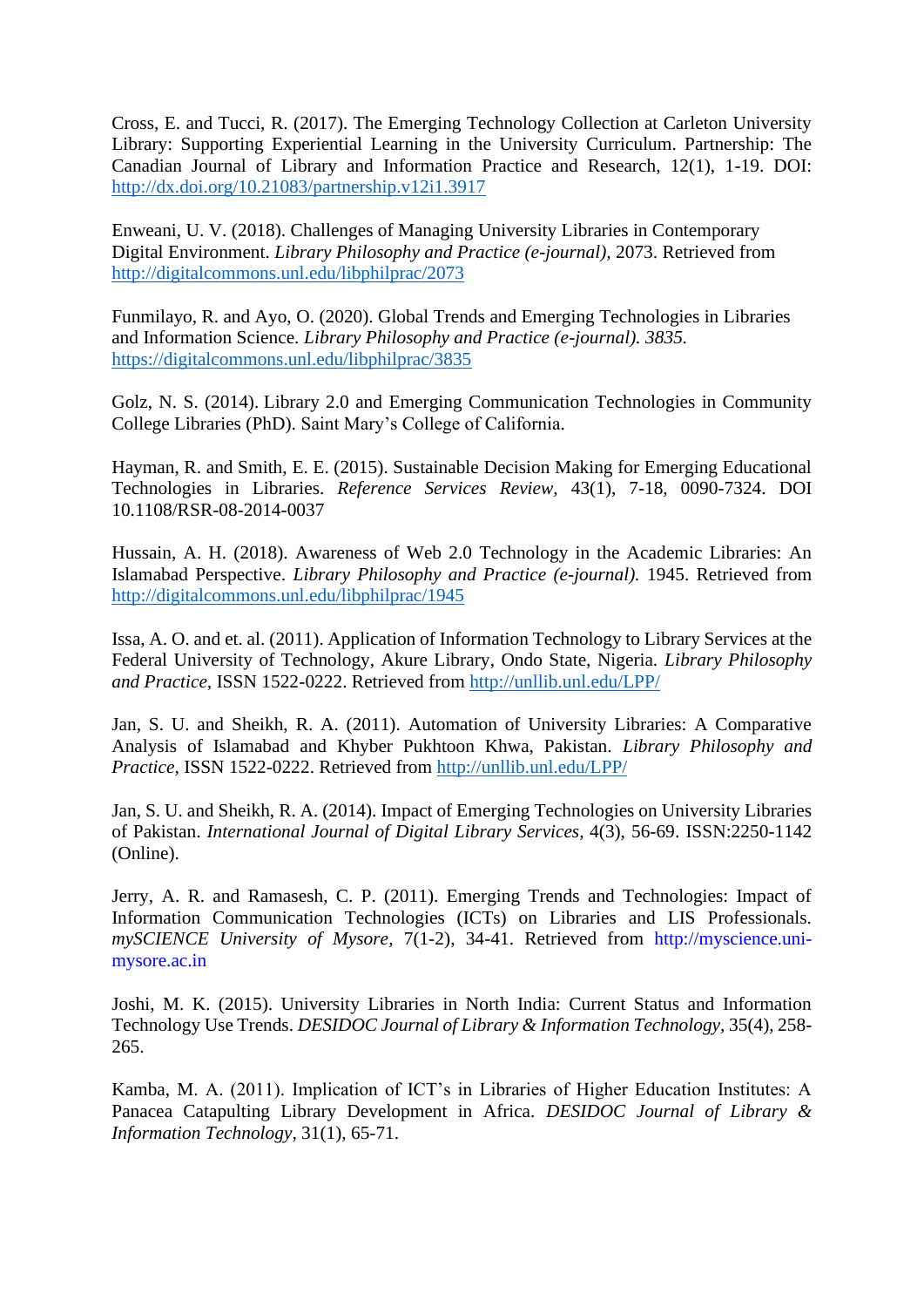Kattimani, S. F. and Naik, R. R. (2013). Evaluation of Librarianship and ICT Skills of Library and Information Professionals Working in the Engineering College Libraries in Karnataka, India: A Survey. *Program: Electronic Library and Information Systems,* 47(4), 345-369. DOI <https://doi.org/10.1108/PROG-07-2012-0041>

Konwar, U. K. (2015). Problems and Prospect of ICT Implementation and Digitization among the Major College Libraries of Barak Valley, Southern Assam: A Case Study. *IOSR Journal Of Humanities And Social Science (IOSR-JHSS),* 20(2), 16-21. e-ISSN: 2279-0837

Kumbhar, R. (2014). Academic Library's Responses to the Emerging Trends in Higher Education. *DESIDOC Journal of Library & Information Technology*, 34(6), 477-485.

Lan, P., & Young, S. (1996). International Technology Transfer Examined at Technology Component Level: A Case Study in China. Technovation, 16 (6), 277-286. http://dx.doi.org/10.1016/0166-4972(96)00005-3

Llewellyn, A. (2019). Innovations in Learning and Teaching in Academic Libraries: A Literature Review. *New Review of Academic Librarianship*. DOI: 10.1080/13614533.2019.1678494

Lubanga, S. and Mumba, J. (2021). Research and Development (R&D), Creativity and Innovation in Academic Libraries in Malawi: A Way To Rethink Library Development in the 21st Century. Retrieved from SSRN: <https://ssrn.com/abstract=3867430> <http://dx.doi.org/10.2139/ssrn.3867430>

Makori, E. O. and Mauti, N. O. (2016). Digital Technology Acceptance in Transformation of University Libraries and Higher Education Institutions in Kenya. *Library Philosophy and Practice* (*e-journal*), Paper 1379. Retrieved from <http://digitalcommons.unl.edu/libphilprac/1379>

Manoj, N. K. and Sinha, M. K. (2016). Design and Development of Sikkim Library Network (SILIBNET): A Proposed Model. *IOSR Journal Of Humanities And Social Science (IOSR-JHSS)*, 21(11), 13-20. ISSN: 2279-0845. Retrieved from [www.iosrjournals.org](http://www.iosrjournals.org/)

Moruf, H. A. and Dangani, B. U. (2020). Emerging Library Technology Trends in Academic Environment - An Updated Review. Science World Journal, 15(3). ISSN 1597-6343. <https://doi.org/10.47514/swj/15.03.2020.002>

Mutula, S. M. (2012). Library Automation in Sub Saharan Africa: Case Study of the University of Botswana. *Program: Electronic Library and Information Systems*, 46(3), 292-307, 0033- 0337. DOI 10.1108/00330331211244832

Mwaniki, P. W. (2018). Envisioning the Future Role of Librarians: Skills, Services and Information Resources. *Library Management*, 39(1/2), 2-11. DOI 10.1108/LM-01-2017-0001

Panigrahi, P. (2010). Library and Information Science Education in East and North-East India: Retrospect and Prospects. *DESIDOC Journal of Library & Information Technology*, 30(5), 32- 47.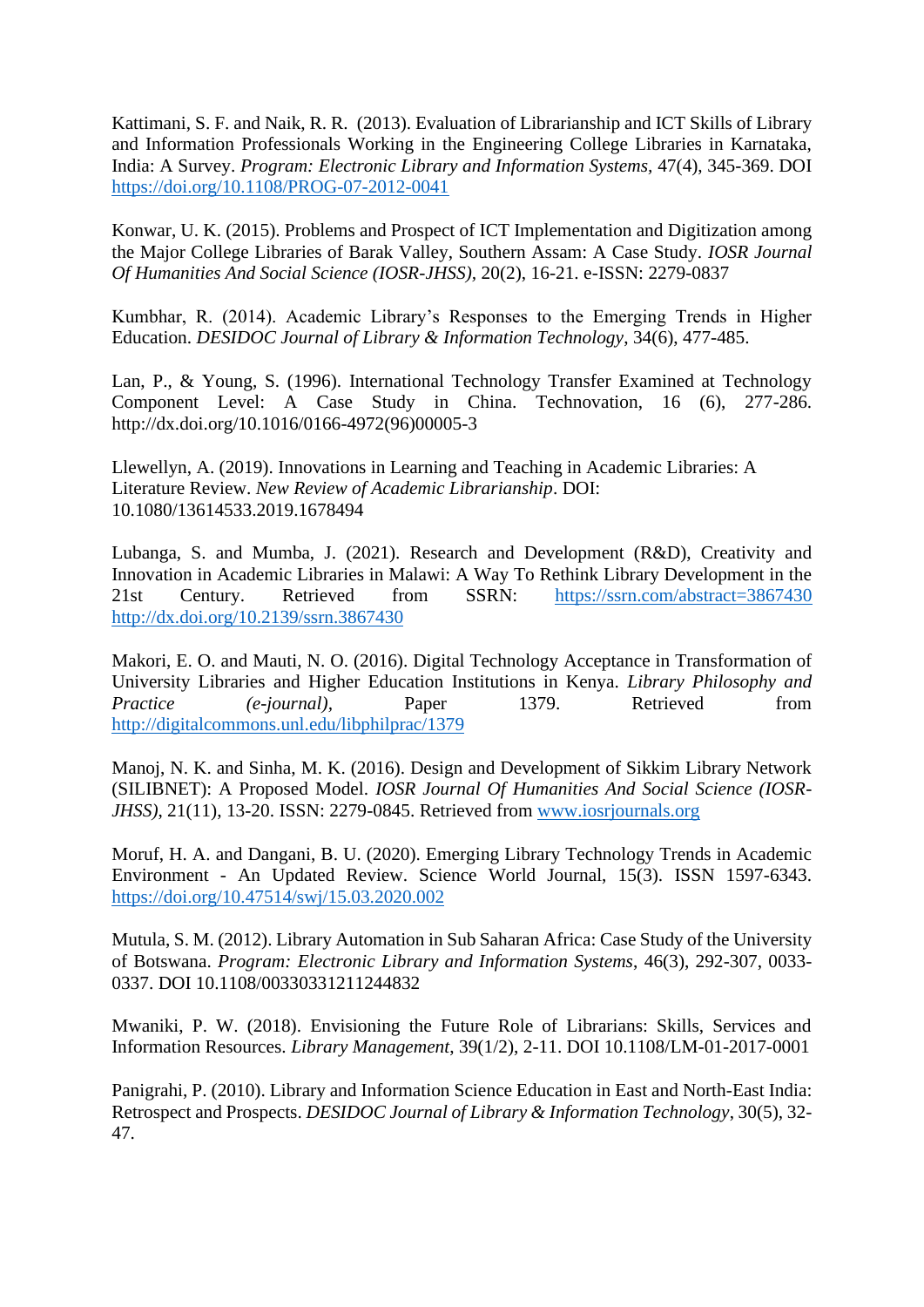Pant, R. M. (2011). Technical Education in North-Eastern India: Problems and Prospects. *3rd International Conference on Information and Financial Engineering IPEDR*, 12, Singapore.

Patel, K. M. and Darbar, M. (2017). Use of ICT Resources and Services at Selected Government Grant-in-Aid University Libraries in Gujarat- A Study. *International Research: Journal of Library & Information Science,* 7(1).

Phuritsabam, B., Devi, T. P. and Sagolsem, M. (2013). Paradigm Shift of LIS Education in the North East Region India. *iConference 2013 Proceedings*, 757-763. DOI 10.9776/13362

Ratledge, D. and Sproles, C. (2017). An analysis of the changing role of systems librarians. *Library Hi Tech*, 35(2), 303-311, 0737-8831. DOI 10.1108/LHT-08-2016-0092

Saibakumo, W. T. (2021). Awareness and acceptance of emerging technologies for extended information service delivery in academic libraries in Nigeria. *Library Philosophy and Practice (e-journal).5266.* <https://digitalcommons.unl.edu/libphilprac/5266>

Santosh, S. (2017). Awareness, Use and Attitude of Library Professionals towards Web 2.0 Applications in Central University Libraries in India. *Annals of Library and Information Studies,* 64, 155-164.

Shafique, F. and Riedling, A. (2013). Survival avenues for Pakistani libraries in the era of emerging technologies Adoption of Library 2.0 and Library 3-D. *The Electronic Library*, 31(4), 412-432. DOI 10.1108/EL-02-2011-0025

Shashikumara, A. A. and et. al. (2019). Emerging Technology Trends for Libraries and Library Professionals. *Librarianship Development through Internet of Things & Customer Service (LDITCS 2019)*, 75-81.<https://www.researchgate.net/publication/348871131>

Sinha, M. K. (2011). Information Communication Technology (ICT) Awareness amongst University and College Teachers of North Eastern Region of India: A Survey. *Library Progress (International),* 31(2), 217-234. ISSN: 0970-1052.

Sinha, M. K. (2013). Prospects of Developing North Eastern India Library Network (NEILIBNET) for Resource Sharing Issues and Challenges. National Seminar on North East India Library Network (NEILIBNET): Challenges and Opportunities, Guwahati University, Guwahati.

Sinha, M. K. and Chanda, A. (2014). Exploring RFID Technology Application for Managing Library and Information Services in University and Institutional Libraries of North East India: An Overview. *International Journal of Information Sources and Services*, 1(3). ISSN 2349- 428X (Print).

Sinha, M. K. and Gautam, A. (2015). Electronic Resource Management in University and Institutional Libraries of India in Changing Environments: An Overview. In *Embedded Librarianship and Technological Challenges of the Digital Age: Conference Proceedings of 60th ILA International (Diamond Jubilee) Conference*, 470-478. Delhi: Indian Library Association, Delhi.